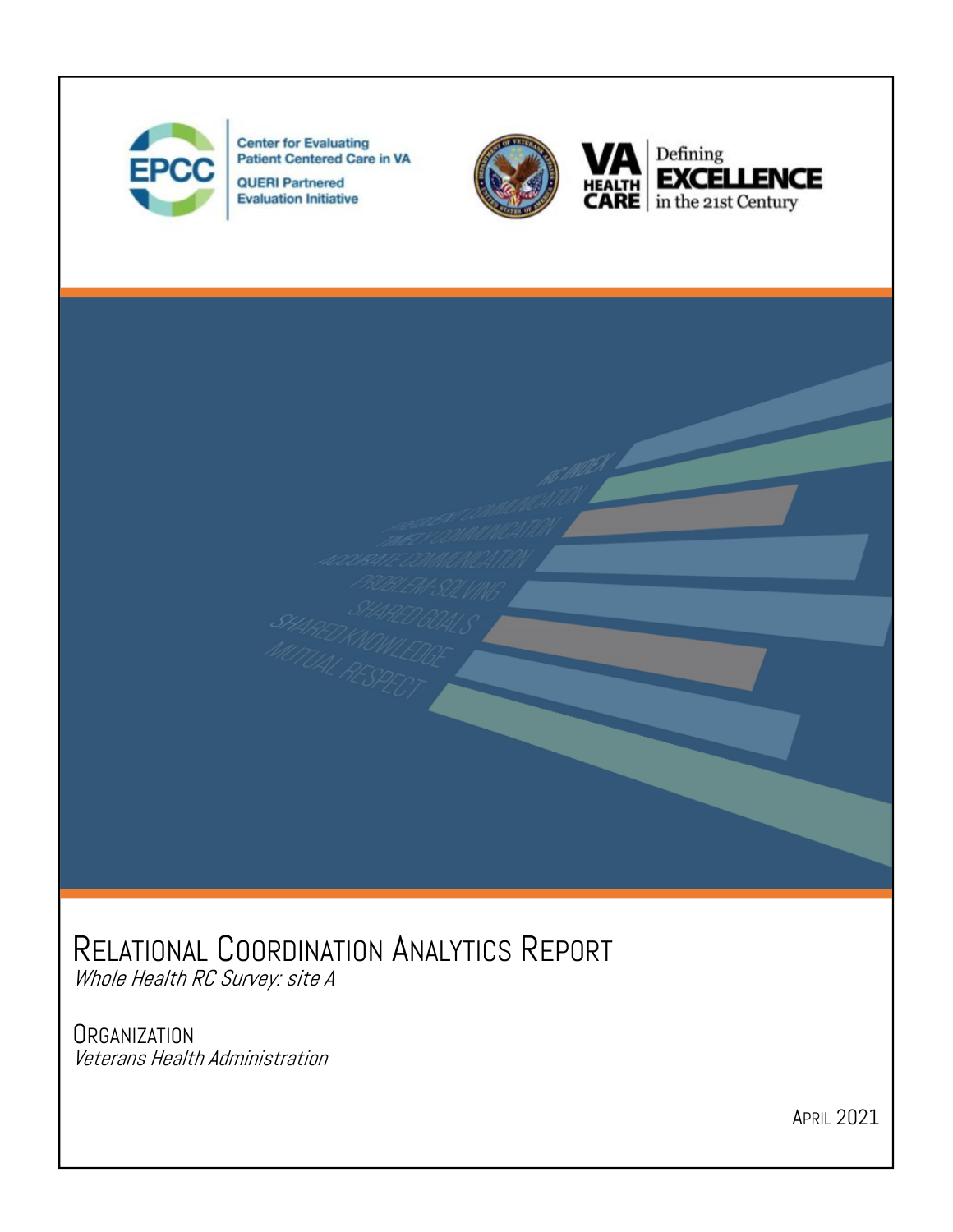# INTRODUCTION TO RC SURVEY RESULTS REPORT

This RC Survey Results Report is designed to provide you with actionable tools - valid and reliable data, user-centric results, and discussion aids that make it easier for you to determine where and how to begin the work of transforming relationships for high performance.

Use this report to transform communication and relationships for performance-critical work processes. Identify four dimensions of communication and three dimensions of working relationships that impact performance in your organization. Use results to actively engage employees, grow human capital, and to foster a culture that supports process improvement. Compare and monitor performance across sites and over time.

#### POWERED BY THE INSIGHTS OF RELATIONAL COORDINATION (RC)

This report is powered by the insights of relational coordination, the quality of relationships and communication needed to coordinate uncertain, time-constrained, interdependent work - characteristics shared by most modern complex organizations. RC is grounded in over two decades of peer-reviewed research pioneered by co-founder Jody Hoffer Gittell and has been studied in over twenty industries, in multiple languages, and in upwards of fifteen countries, demonstrating positive performance effects of RC on quality, safety, efficiency, customer engagement and worker well-being.

Relational Coordination is measured using RCA's proprietary RC Survey<sup>™</sup>, a fully validated diagnostic that assesses the quality of team communication and working relationships along seven key dimensions:

- Frequent Communication
- Timely Communication
- Accurate Communication
- Problem-Solving Communication
- Shared Goals
- Shared Knowledge
- Mutual Respect

The RC Survey™ is a quantifiable metric of effective teamwork and coordination. Results are a starting point for reflective discussion that informs follow-up actions for key stakeholders. The RC Survey<sup>TM</sup> is a tool that integrates seamlessly with process improvement, interprofessional training, and workforce development.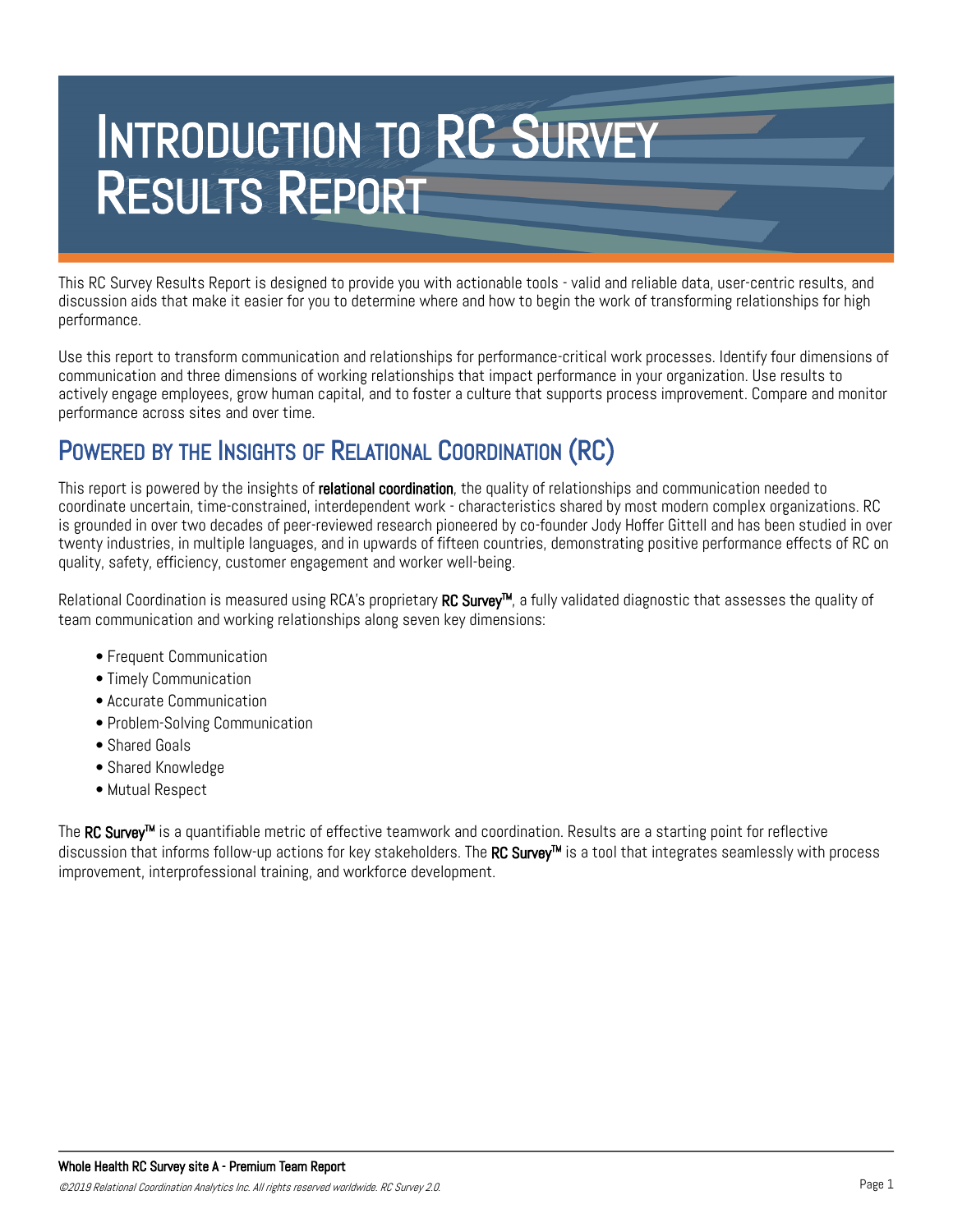#### USING THIS REPORT

Below is a description of elements that are common across all sections of the RC Survey Results Report sections. This information will help you interpret, use, and place your RC results in context.

#### YOUR RC SURVEY OUESTIONS

Each RC survey is customized to focus on a unique work process and the set of interdependent workgroups that coordinate to carry out that work process. Both, the work process and workgroups used in your survey are chosen by your organization. Your results report includes the customized RC questions used in your survey.

#### WORKGROUP, INDIVIDUAL, CLIENT, AND FAMILY

An RC Survey can be set up to provide feedback to workgroups (multiple individuals in a role or function), individuals (a single individual in a role or function), clients (people who are being served by the work process chosen), families (family members or caregivers of a client), or a combination of the aforementioned. Each results report includes a list of the Type (workgroup, individual, client, family), full label or title and abbreviation used in the survey, by Type.

#### RESPONSE DISTRIBUTION

A response distribution is included next to each chart in this report. This distribution shows the spread of responses across participants for each response option, including Not Applicable (N/A), when it has been included as an option in your survey.



#### REPORT LEGENDS

There are two different types of legends that appear in this report. Legends are located at the bottom of a page. These legends diagnose the strength of relational coordination for your work process relative to other work processes in the RCA database. The legends below show the norms used to determine the strength (weak, moderate, or strong) of your RC results.

#### **RC TFAMSCORE™**

The RC TeamScore<sup>™</sup> indicates the strength of RC between all workgroups for the chosen work process. Intragroup (within) results are excluded from the RC TeamScore.

|          | <b>RC TeamScore</b> |
|----------|---------------------|
| Strong   | 4 N                 |
| Moderate | $3.5 - 4.0$         |
| Weak     | c 35                |

#### BETWEEN WORKGROUPS VS. WITHIN WORKGROUPS

Between and Within Workgroup results are another type of RC results included in a results report. Note that Within Workgroup norms are higher than **Between** Workgroup norms due to greater similarity of tasks, training, and professional identities within workgroups

|                  | Between | Within      |
|------------------|---------|-------------|
| Strong           | >4.0    | 4.6         |
| Moderate 3.5-4.0 |         | $4.1 - 4.6$ |
| Weak             |         |             |

Other results sections vary by report. Looking ahead, each section in your report includes a short description about how the information presented can be used.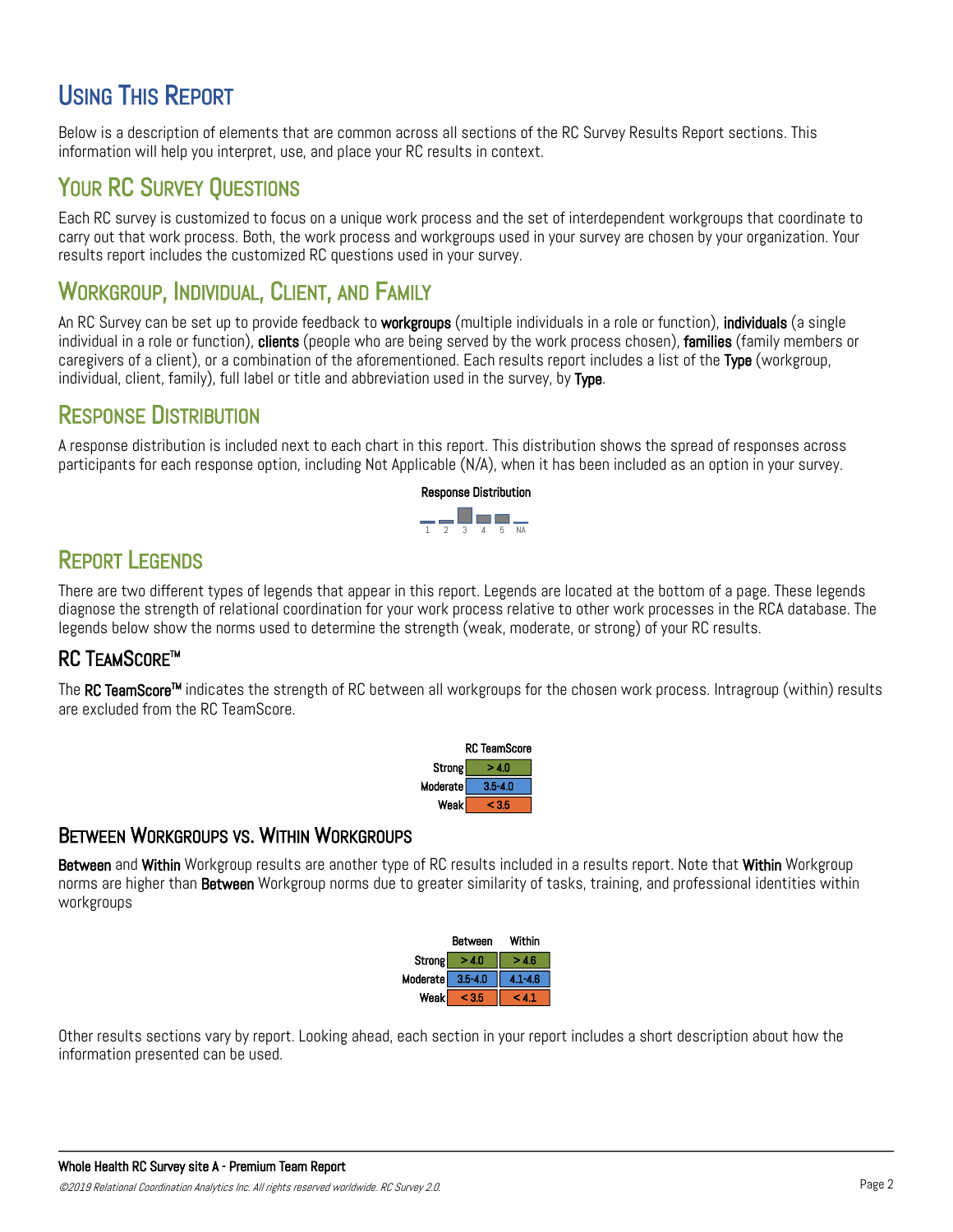# YOUR RC SURVEY QUESTIONS

The RC Survey questions used in your survey are below. Bolded text is used to highlight the RC dimension being assessed and your customized work process.

#### Frequent Communication

How frequently do people in each of these groups communicate with you about planning, designing, setting-up, or educating staff about your facility's Whole Health System of Care?

#### Timely Communication

Do they communicate with you in a timely way about planning, designing, setting-up, or educating staff about your facility's Whole Health System of Care?

#### Accurate Communication

Do they communicate with you accurately about planning, designing, setting-up, or educating staff about your facility's Whole Health System of Care?

#### Problem-Solving Communication

When there is a problem with planning, designing, setting-up, or educating staff about your facility's Whole Health System of Care, do people in each of these groups blame others or work with you to solve the problem?

#### Shared Goals

Do people in each of these groups share your goals for planning, designing, setting-up, or educating staff about your facility's Whole, Health System of Care?

#### Shared Knowledge

Do people in each of these groups know about the work you do with planning, designing, setting-up, or educating staff about your facility's Whole Health System of Care?

#### Mutual Respect

Do people in each of these groups respect the work you do with planning, designing, setting-up, or educating staff about your facility's Whole Health System of Care?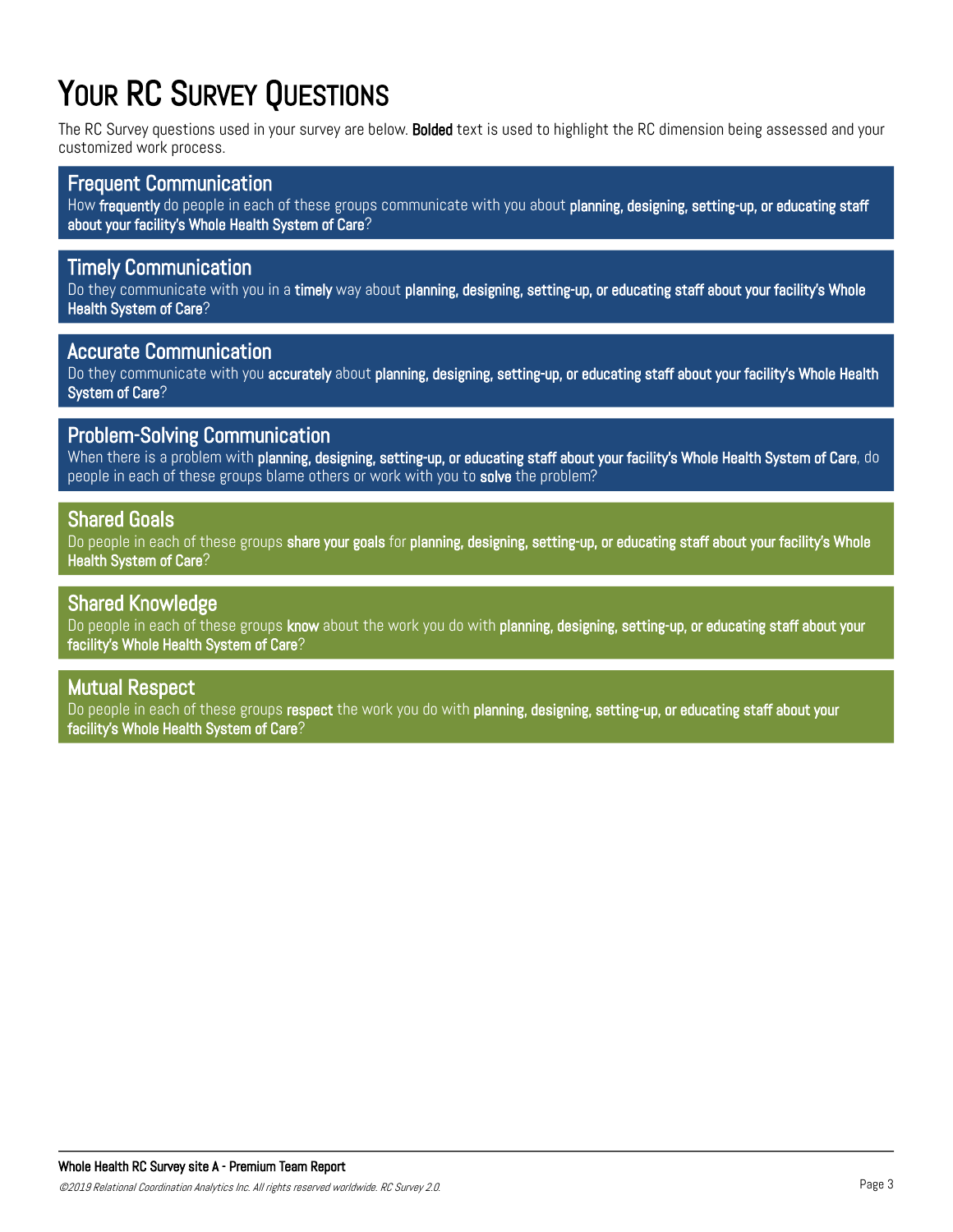# WORKGROUP NAMES AND ABBREVIATIONS

Below is a list of each workgroup included in this report along with its Abbreviation and Type (Workgroup, Individual, Client, or Family).

| <b>Workgroup Name</b>                                                              | Abbreviation  | <b>Type</b> |
|------------------------------------------------------------------------------------|---------------|-------------|
| 1. Whole Health Core Staff                                                         | <b>WHCS</b>   | Workgroup   |
| 2. Whole Health Education Champions                                                | WHEC          | Workgroup   |
| 3. Whole Health Clinical Champions                                                 | <b>WHCC</b>   | Workgroup   |
| Complementary Integrative Health or Wellbeing Leadership/<br>$4. \overline{Staff}$ | <b>CIHWPC</b> | Workgroup   |
| 5. Hospital Executive Leadership                                                   | <b>HEL</b>    | Workgroup   |
| 6. Primary Care Leadership                                                         | PCL           | Workgroup   |
| 7. Mental Health Leadership                                                        | <b>MHL</b>    | Workgroup   |
| 8. Physical Medicine and Rehabilitation Leadership                                 | <b>PMRL</b>   | Workgroup   |
| 9. Pain Team Leadership                                                            | PTL           | Workgroup   |
| 10. Employee Health Leadership/Staff                                               | <b>EHS</b>    | Workgroup   |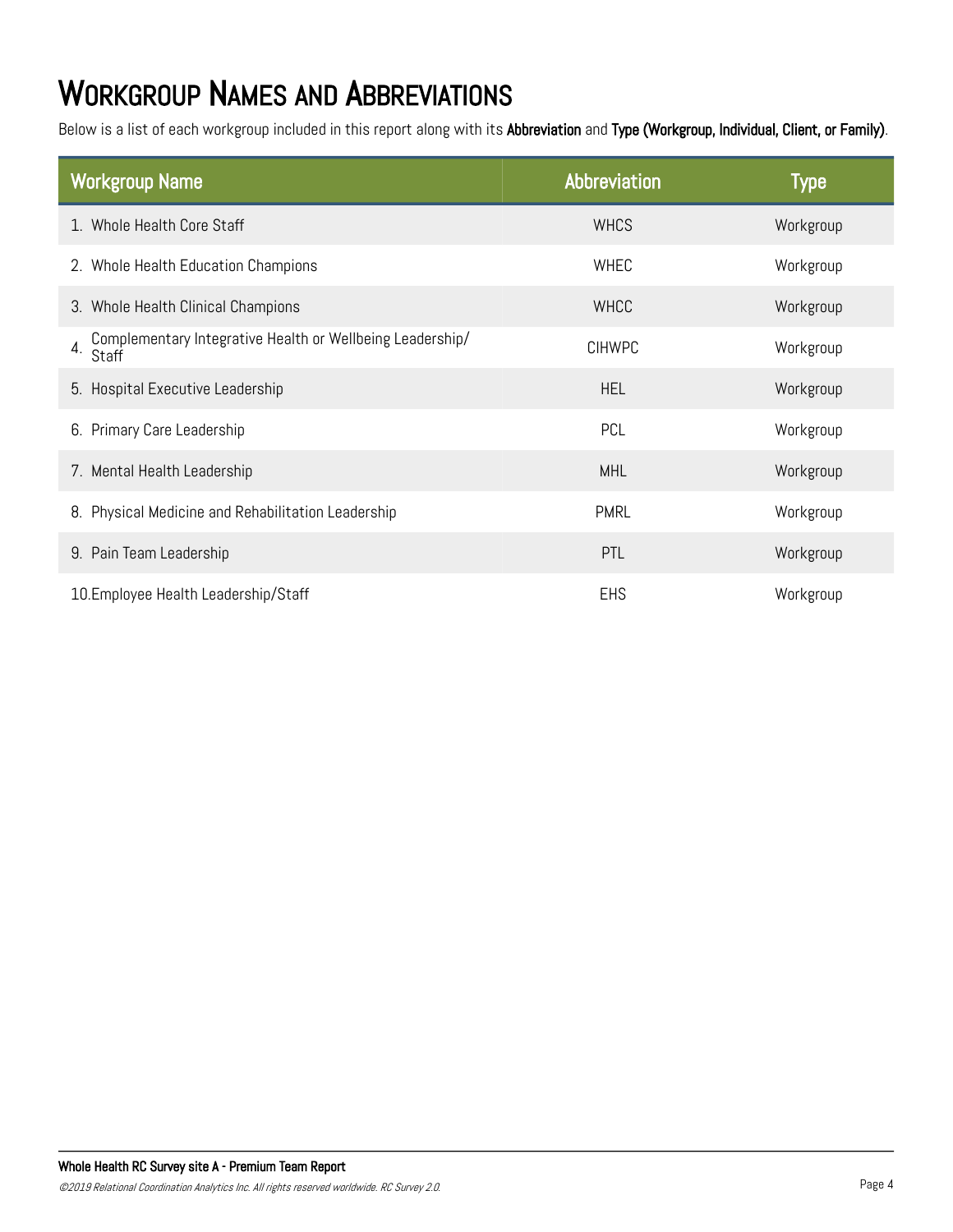

This summary of RC Survey results includes a set of descriptive maps, charts, and tables that can be used to provide an overview of the current state of relational coordination for your customized work process. The sections included in this summary are Your RC Network, Survey Participation, RC TeamScore™, and RC by Workgroup.

Use these results in partnership with stakeholders to help form a narrative about RC strengths and opportunities for your chosen work process. Use these results to build cross-functional awareness of the current state of coordination, to visualize connectedness, to identify patterns, to chart a course for improvement, and to monitor progress.

Use the **RCA Discussion Questions** below to engage stakeholders to make sense of RC results and plan next steps.

#### RCA DISCUSSION QUESTIONS

What are your first impressions of RC results, and how do they track with your day-to-day experiences?

Are there any RC scores that you are proud of?

Is the quantity of communication sufficiently frequent (i.e. the right amount)?

Are there problem-solving techniques or strategies in place to help team members proactively seek solutions?

Are there occasions when team members seem to be working at cross-purposes?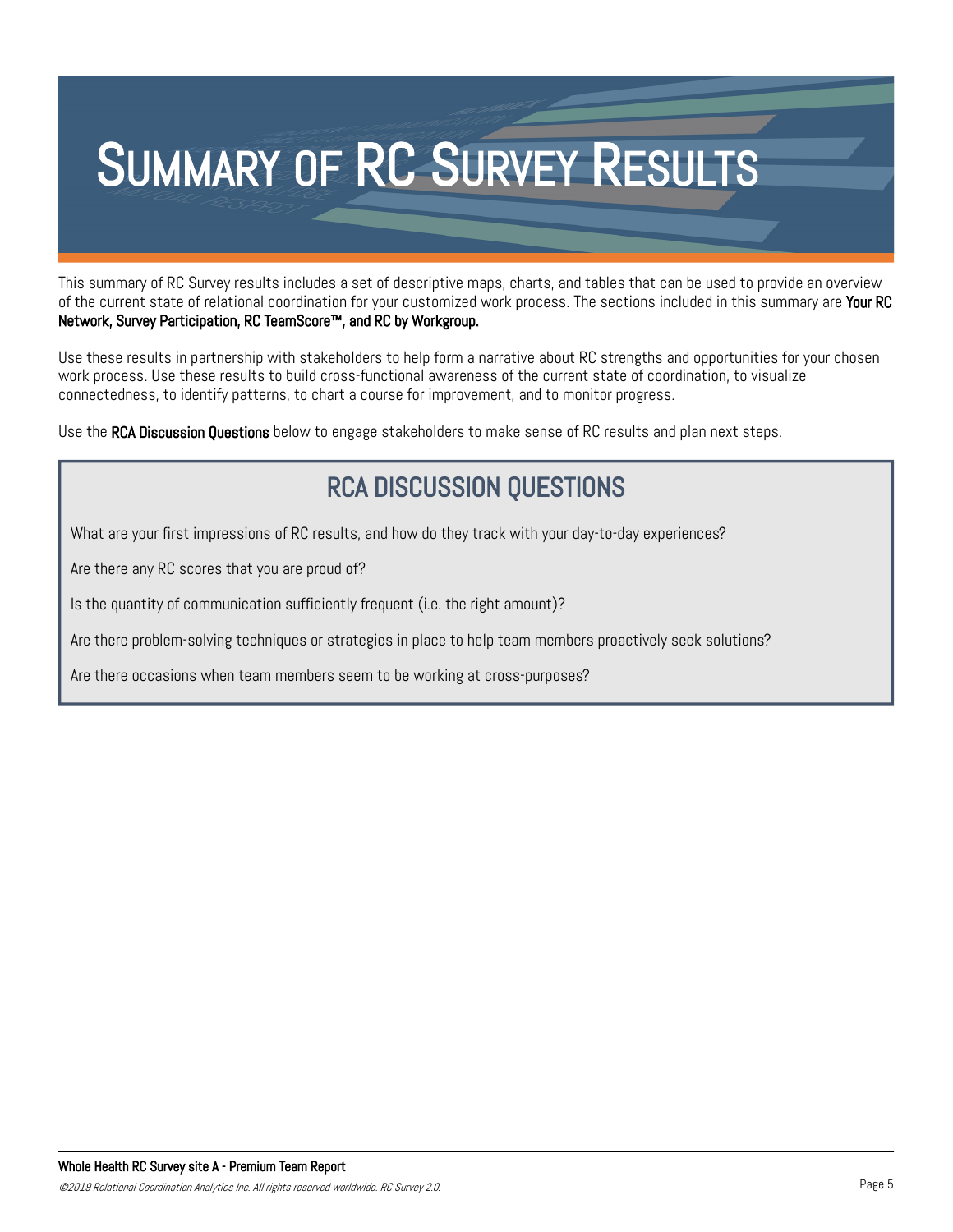# YOUR RC NETWORK

This map is a graphic representation of the RC Network for your chosen work process. Use this map to visualize the complexity and workgroup interdependence for your chosen work process. Consider how complexity and interdependence interact to increase coordination needs for your chosen work process.

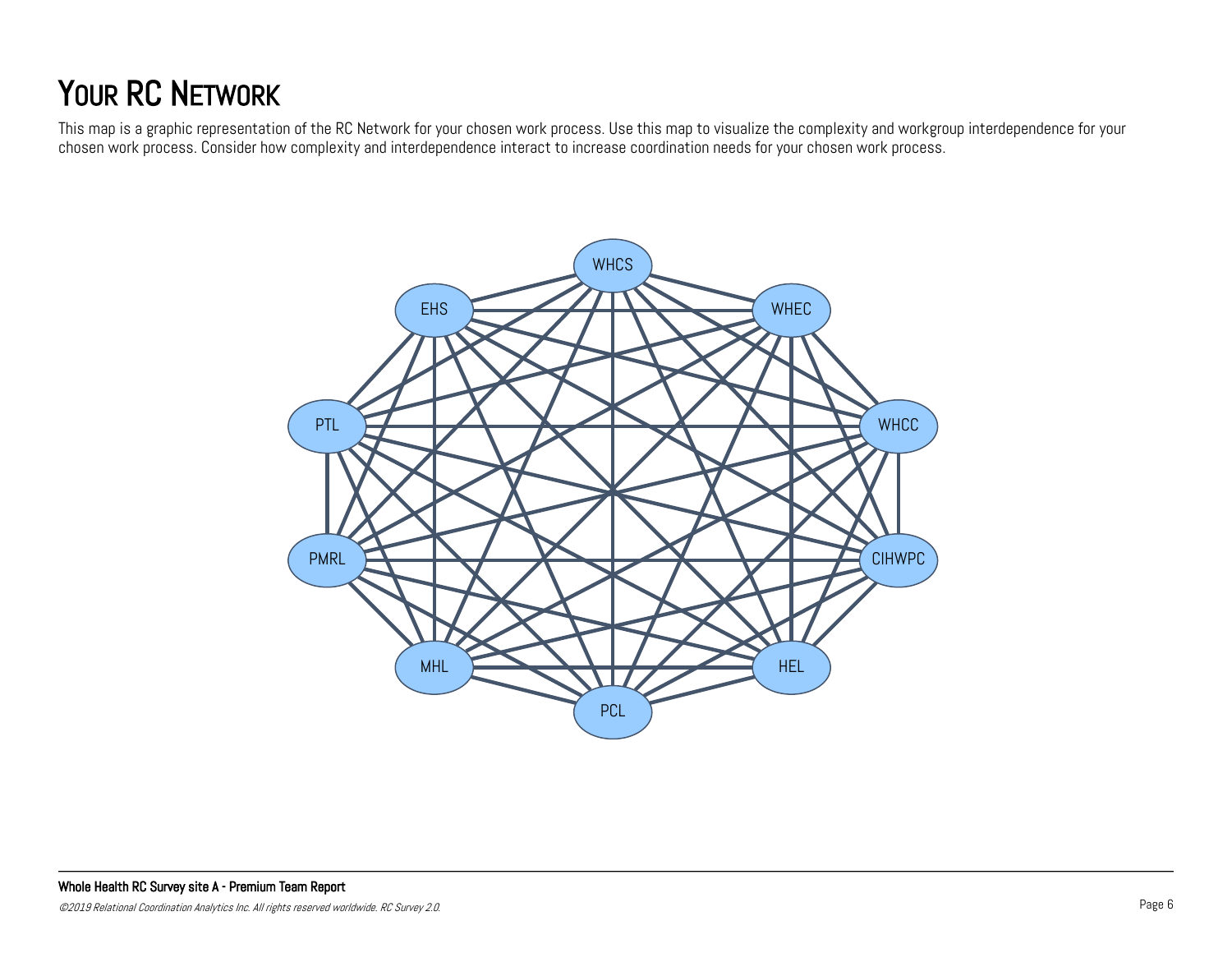# **SURVEY PARTICIPATION**

Overall, 74% of those who were invited to participate completed their survey. Whole Health Education Champions had the highest response rate at 100%, and Mental Health Leadership had the lowest response rate at 50%.

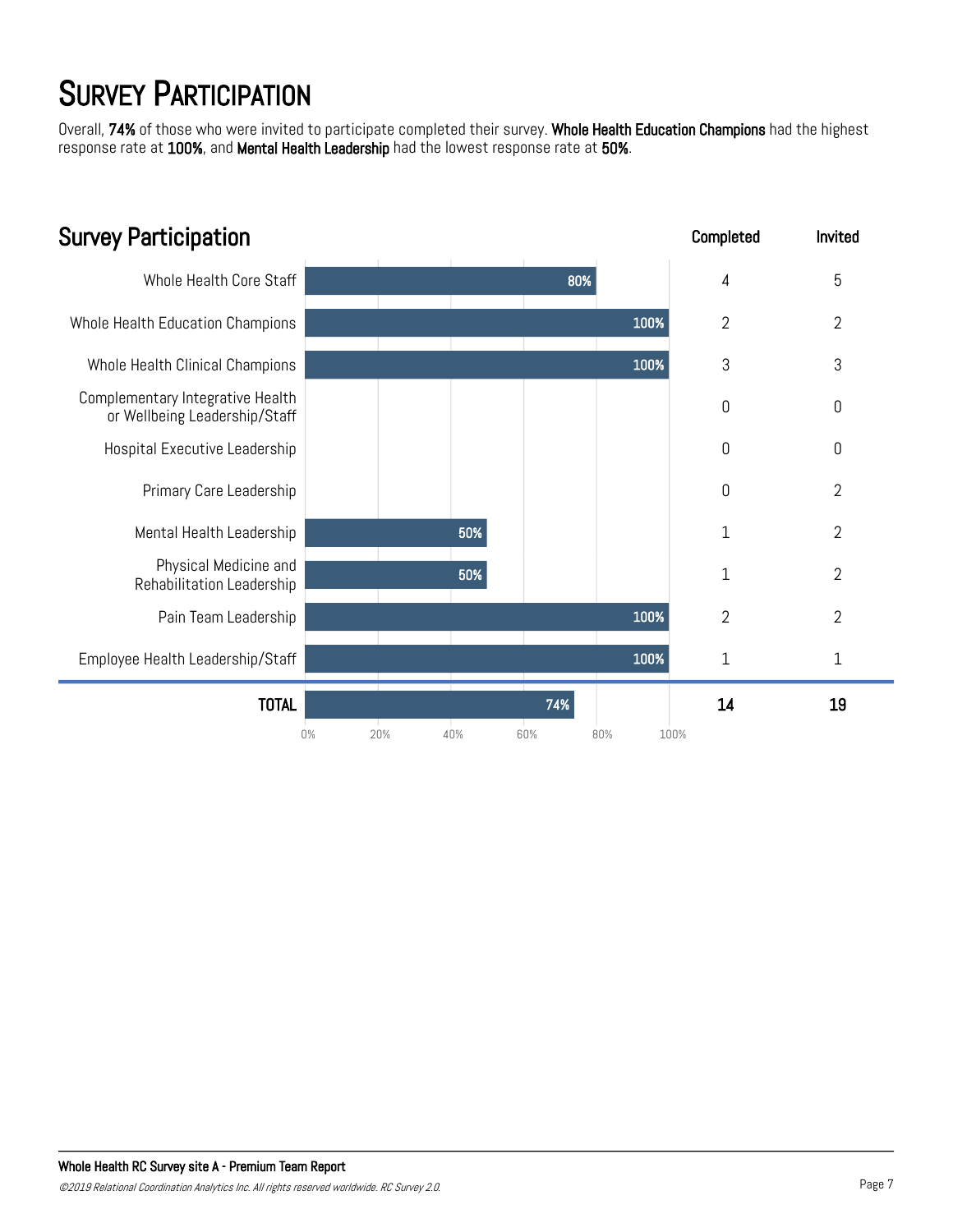# **RC TEAMSCORE™**

The RC TeamScore diagnoses the strength of relational coordination for a cross-functional work process. It reports the quality of communication and working relationships across all workgroups, as an overall RC Index and for each dimension of RC.

The RC Index, an aggregate score of the seven dimensions, indicates that overall relational coordination for this group is weak. A weak RC Index can suggest established team communication and coordination patterns where there are strengths that can be leveraged as well as opportunities for improvement. In partnership with key stakeholders, determine which dimensions are your priorities for improvement by identifying which will have the greatest impact on the work process chosen and the desired performance outcomes.

Use the legend at the bottom of this page to place your RC results into context.

#### RC TeamScore<sup>™</sup>

 $(N = 14)$ 

| <b>RC INDEX</b>               | 3.44 | 5<br>N.A                        |
|-------------------------------|------|---------------------------------|
| <b>Frequent Communication</b> | 3.71 | 5 NA<br>$\mathcal{D}$<br>3<br>4 |
| <b>Timely Communication</b>   | 3.18 | 5 NA                            |
| <b>Accurate Communication</b> | 3.27 | <b>NA</b><br>5                  |
| Problem-Solving Communication | 3.78 | 5 NA<br>4                       |
| <b>Shared Goals</b>           | 3.47 | <b>NA</b><br>5                  |
| Shared Knowledge              | 3.04 | 5 NA<br>4                       |
| Mutual Respect                | 3.63 | 5<br><b>NA</b>                  |
|                               | 3    | 5                               |

#### Response Distribution

|          | <b>RC TeamScore</b> |
|----------|---------------------|
| Strong   | 40                  |
| Moderate | $3.5 - 4.0$         |
| Weak     | c 35                |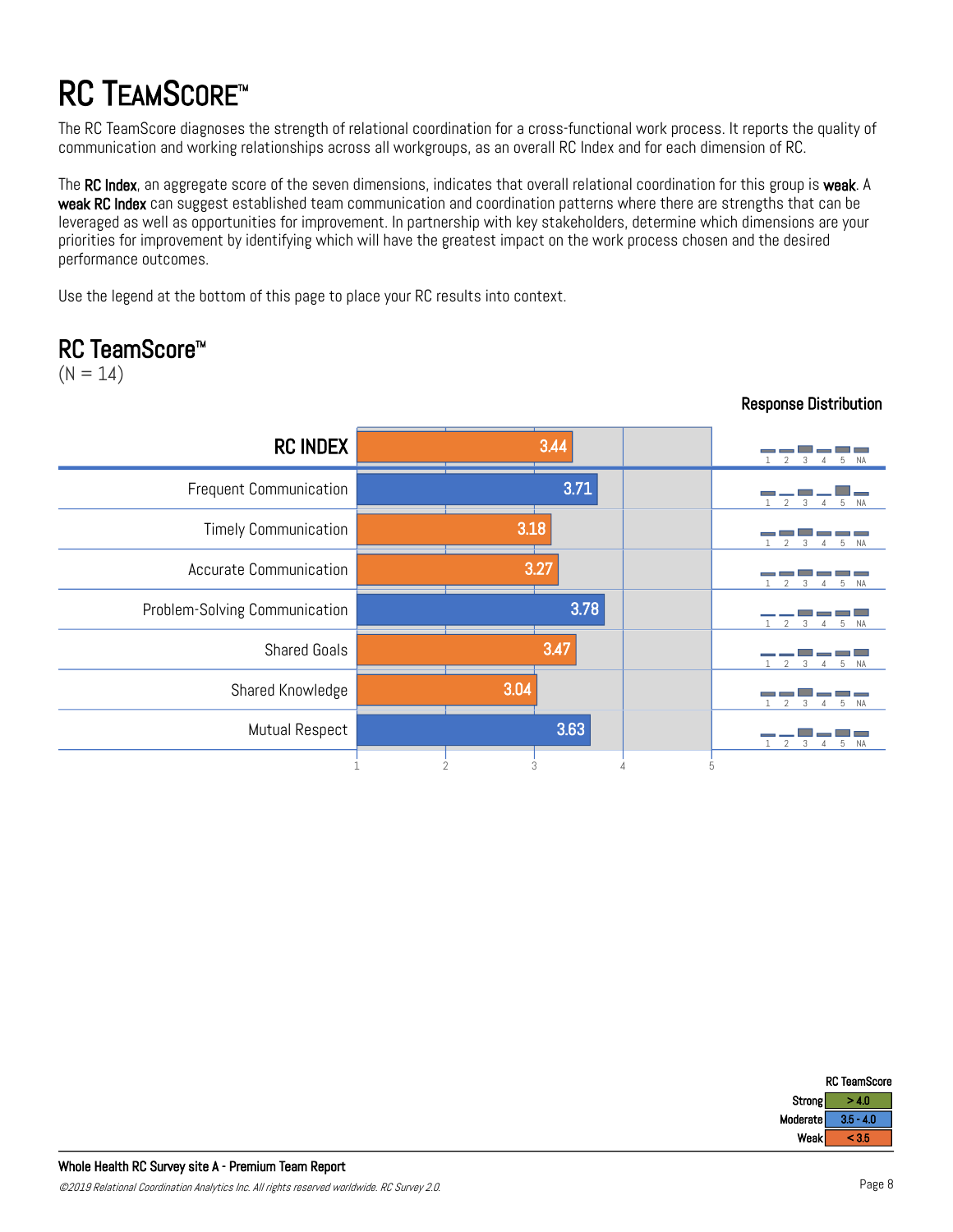# RC BY WORKGROUP

This chart provides an overview of RC results for each workgroup included in your survey for the chosen work process. Each column shows RC results for the workgroup listed as experienced by all other workgroups.

Review the chart row by row to identify strengths and opportunities for each RC dimension. Review the chart column by column to identify strengths and opportunities unique to each workgroup. The information in this chart can be used to explore which communication and relationship patterns are systemic to the chosen work process and/or to identify where there may be opportunities for personalized training and development specific to a workgroup.

Use the legend at the bottom of the page to help place results in context.

|                               | WHOS | WAKE | WHOCC | CHHAPC | 夜 | $\delta$ | WHY | PMRY | $\hat{\mathcal{E}}$ | EXS      |                                |
|-------------------------------|------|------|-------|--------|---|----------|-----|------|---------------------|----------|--------------------------------|
| RC INDEX                      |      |      |       |        |   |          |     |      |                     |          |                                |
| Frequent Communication        |      |      |       |        |   |          |     |      |                     |          |                                |
| Timely Communication          |      |      |       |        |   |          |     |      |                     |          |                                |
| Accurate Communication        |      |      |       |        |   |          |     |      |                     |          |                                |
| Problem-Solving Communication |      |      |       |        |   |          |     |      |                     |          |                                |
| Shared Goals                  |      |      |       |        |   |          |     |      |                     |          |                                |
| Shared Knowledge              |      |      |       |        |   |          |     |      |                     |          |                                |
| Mutual Respect                |      |      |       |        |   |          |     |      |                     |          | <b>RC</b> TeamScore            |
|                               |      |      |       |        |   |          |     |      |                     | Moderate | Strong<br>> 4.0<br>$3.5 - 4.0$ |

Weak  $< 3.5$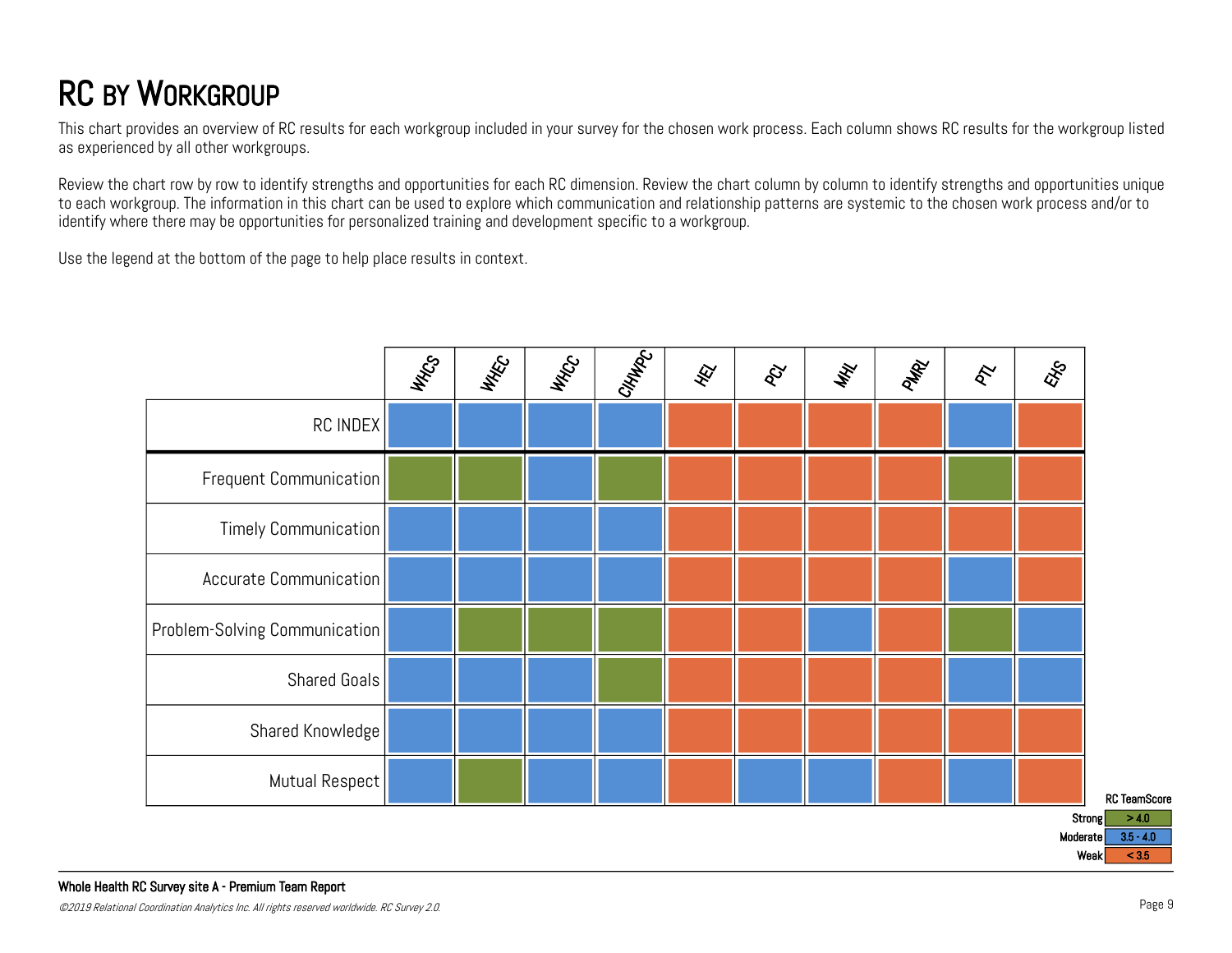# RC BY WORKGROUP

For the RC Index and for each RC dimension, this chart shows RC results across all workgroups. Each dot represents a workgroup and the  $\blacktriangleright$  represents the All-Group Mean across all workgroups for the RC Index and for each dimension of RC. The closer together the series of dots, the more similar RC results for that dimension across all workgroups. The further apart the series of dots, the more varied and dissimilar the RC results are for that dimension across all workgroups. Use this chart to determine the consistency of RC results across all workgroups and to identify if there are positive or negative outliers impacting RC results for the chosen work process.



RC TeamScore<sup>™</sup>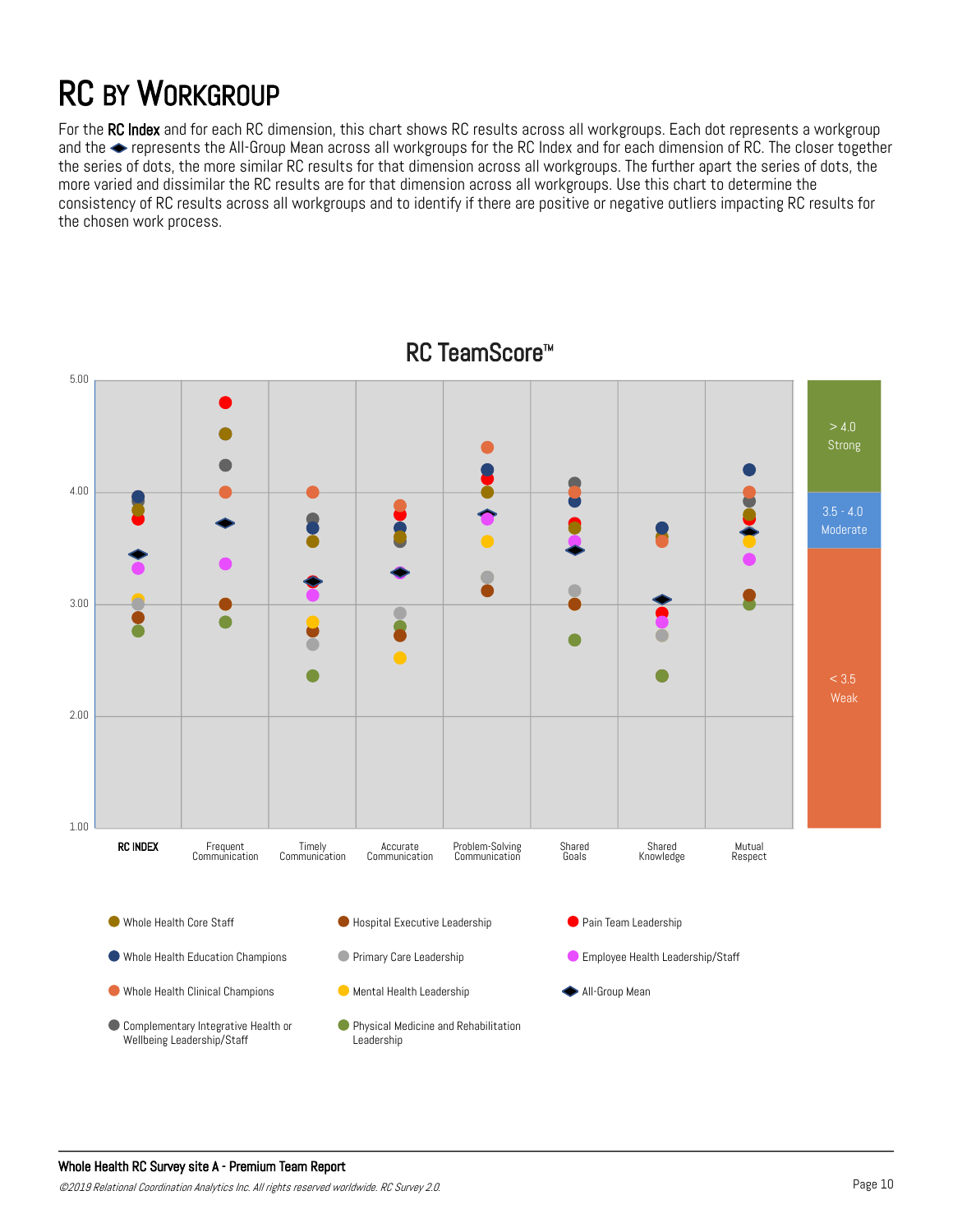This section contains a Between Workgroups and Within Workgroups profile for each workgroup included in your RC Survey. Between Workgroup results provide feedback from other workgroups about the experience of RC with the workgroup listed. Within Workgroup results provide feedback about the experience of RC within the workgroup listed from individuals that make up that workgroup.

This section provides a deeper look into the drivers of relational coordination for your chosen work process. Workgroup profiles can be used as a training and development resource to support skill-building for teamwork capacity. These profiles can also be used to explore how the different workgroups contribute to meeting the coordination needs for the chosen work process.

Use the **RCA Discussion Questions** below as a discussion aid to engage workgroups in making sense of their own workgroup profile and to identify personalized opportunities for skill development.

#### RCA DISCUSSION QUESTIONS

What are your first impressions of your workgroup's RC results?

• How do they compare to the **All-Group Mean**?

• Are there any patterns that stand out to you?

Are you satisfied with how colleagues experience RC with your workgroup for this work process?

For this work process, identify at least one thing:

- That your workgroup could do differently to better meet the communication and relationship needs of other workgroups.
- That other workgroups could do differently to better meet the communication and relationship needs of your workgroup.

For your workgroup, do you notice any similarities or differences in patterns for Between and Within workgroup scores?

Are there dimensions of RC that you would like to target for your own personal growth and/or professional development?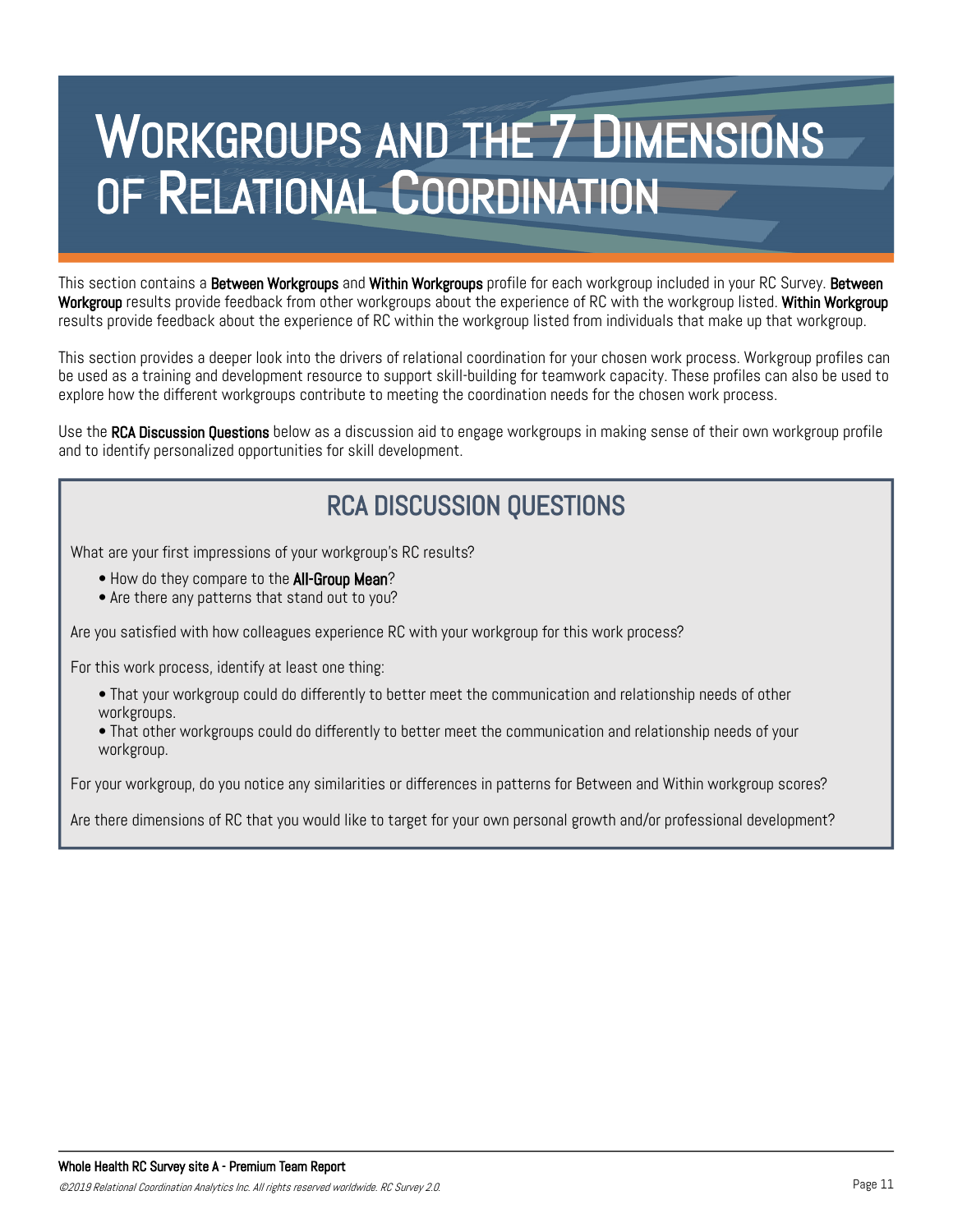The charts below show Between and Within workgroup scores for the workgroup listed as an RC Index and for each dimension of RC.

Use the Response Distribution, All-Group Mean, and legend included at the bottom of the page to help place the strength of Between and Within workgroup scores in context.

Response

All-Group

#### Whole Health Core Staff

| $(N = 10)$                            |             |                |      |                     | <b>Distribution</b>                                                                    | Mean              |
|---------------------------------------|-------------|----------------|------|---------------------|----------------------------------------------------------------------------------------|-------------------|
| <b>RC INDEX</b>                       |             |                | 3.82 |                     | $\overline{2}$<br>5<br>3<br>$\overline{4}$<br><b>NA</b>                                | 3.44              |
| Frequent Communication                |             |                |      | 4.50                | $5^{\circ}$<br><b>NA</b><br>$\mathfrak{D}$<br>3<br>$\overline{A}$                      | 3.71              |
| <b>Timely Communication</b>           |             |                | 3.56 |                     | $\mathfrak{I}$<br>5<br><b>NA</b><br>$\mathcal{L}$<br>$\overline{4}$                    | 3.18              |
| <b>Accurate Communication</b>         |             |                | 3.60 |                     | <b>NA</b><br>5<br>$\varLambda$                                                         | 3.27              |
| Problem-Solving Communication         |             |                | 4.00 |                     | $\mathcal{P}$<br>5                                                                     | 3.78              |
| <b>Shared Goals</b>                   |             |                | 3.67 |                     | 5<br>$\overline{4}$<br><b>NA</b>                                                       | 3.47              |
| Shared Knowledge                      |             |                | 3.60 |                     | $\overline{2}$<br>$5\,$<br><b>NA</b>                                                   | 3.04              |
| Mutual Respect                        |             |                | 3.80 |                     | <b>The State</b><br>$\overline{2}$<br>$\mathbf{3}$<br>$\overline{4}$<br><b>NA</b><br>5 | 3.63              |
| <b>Within Workgroups</b><br>$(N = 4)$ |             | $\overline{2}$ | 3    | 5<br>$\overline{4}$ | Response<br><b>Distribution</b>                                                        | All-Group<br>Mean |
| <b>RC INDEX</b>                       |             |                |      | 4.96                | $1 \t2 \t3 \t4 \t5 \tNA$                                                               | 4.07              |
| <b>Frequent Communication</b>         |             |                |      | 5.00                | $1 \quad 2$<br>$\mathbf{3}$<br>$\overline{4}$<br>5 NA                                  | 4.33              |
| <b>Timely Communication</b>           |             |                |      | 4.75                | $\mathbf{3}$<br>$\sqrt{2}$<br>5<br><b>NA</b><br>$\Delta$                               | 3.74              |
| <b>Accurate Communication</b>         |             |                |      | 5.00                | $\overline{2}$<br>$3 \quad 4$<br>NA<br>1<br>$5 -$                                      | 3.78              |
| Problem-Solving Communication         |             |                |      | 5.00                | $\overline{2}$<br>$_{3}$<br><b>NA</b><br>5<br>$\overline{4}$                           | 4.17              |
| <b>Shared Goals</b>                   |             |                |      | 5.00                | $\sqrt{2}$<br>$_{3}$<br>NA<br>$\overline{4}$<br>5                                      | 4.00              |
| Shared Knowledge                      |             |                |      | 5.00                | $\overline{2}$<br>NA<br>$_{3}$<br>$\overline{4}$<br>5<br>$\mathbf{1}$                  | 4.03              |
| Mutual Respect                        |             |                |      | 5.00                | $\overline{2}$<br>$_{3}$<br>$\mathbf{1}$<br>$\overline{4}$<br>5<br>NA                  | 4.47              |
|                                       | $\mathbf 1$ | $\overline{2}$ | 3    | $\it 4$<br>5        |                                                                                        |                   |

|          | Between     | Within                            |
|----------|-------------|-----------------------------------|
| Strong   | - 10        | $-4.6$                            |
| Moderate | $3.5 - 4.0$ | $-4.6$<br>.                       |
| Weak     | < 3.5       | <b>The Company of the Company</b> |
|          |             |                                   |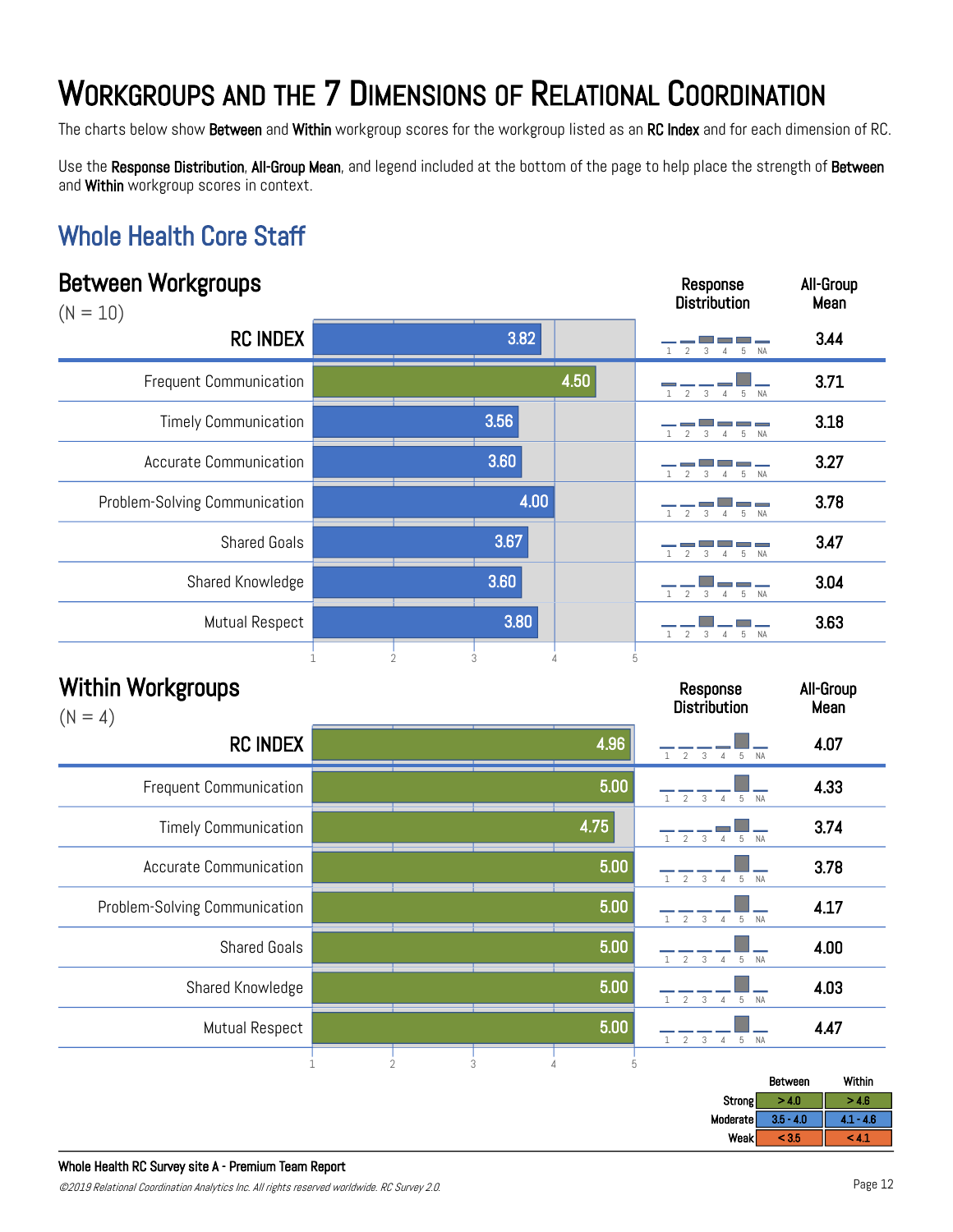The charts below show Between and Within workgroup scores for the workgroup listed as an RC Index and for each dimension of RC.

Use the Response Distribution, All-Group Mean, and legend included at the bottom of the page to help place the strength of Between and Within workgroup scores in context.

#### Whole Health Education Champions

| Between Workgroups<br>$(N = 12)$      |             |                     |      |                     | Response<br><b>Distribution</b>                                    | All-Group<br>Mean |
|---------------------------------------|-------------|---------------------|------|---------------------|--------------------------------------------------------------------|-------------------|
| <b>RC INDEX</b>                       |             |                     | 3.97 |                     | $\Delta$<br>$\overline{5}$                                         | 3.44              |
| <b>Frequent Communication</b>         |             |                     |      | 4.50                | 5<br><b>NA</b><br>$\varDelta$<br>$\mathcal{D}$                     | 3.71              |
| <b>Timely Communication</b>           |             |                     | 3.67 |                     | $\overline{2}$<br>5<br><b>NA</b>                                   | 3.18              |
| <b>Accurate Communication</b>         |             |                     | 3.67 |                     | <b>NA</b><br>5                                                     | 3.27              |
| Problem-Solving Communication         |             |                     | 4.20 |                     | 5<br><b>NA</b>                                                     | 3.78              |
| <b>Shared Goals</b>                   |             |                     | 3.90 |                     | — 1<br>5<br>$\overline{2}$<br>$\overline{4}$<br><b>NA</b><br>3     | 3.47              |
| Shared Knowledge                      |             |                     | 3.67 |                     | $5$ NA<br>$\overline{2}$<br>$\overline{4}$<br>3                    | 3.04              |
| <b>Mutual Respect</b>                 |             |                     | 4.18 |                     | 5<br>$\overline{2}$<br>$\overline{4}$<br><b>NA</b><br>3            | 3.63              |
| <b>Within Workgroups</b><br>$(N = 2)$ |             | $\overline{2}$<br>3 |      | 5                   | Response<br><b>Distribution</b>                                    | All-Group<br>Mean |
| <b>RC INDEX</b>                       |             |                     |      | 4.86                | 1<br>2<br>$\overline{3}$<br>5<br><b>NA</b><br>$\sqrt{ }$           | 4.07              |
| <b>Frequent Communication</b>         |             |                     |      | 5.00                | $\overline{2}$<br>3<br>5<br><b>NA</b><br>$\overline{4}$            | 4.33              |
| <b>Timely Communication</b>           |             |                     |      | 4.50                | 5<br><b>NA</b><br>$\mathfrak{D}$<br>3<br>$\overline{4}$            | 3.74              |
| Accurate Communication                |             |                     |      | 4.50                | $\overline{2}$<br>$\mathbf{1}$<br>3<br>5<br><b>NA</b><br>$\Lambda$ | 3.78              |
| Problem-Solving Communication         |             |                     |      | 5.00                | $1 \qquad 2 \qquad 3 \qquad 4$<br>$5 -$<br><b>NA</b>               | 4.17              |
| <b>Shared Goals</b>                   |             |                     |      | 5.00                | $2^{\circ}$<br>$\mathbf{3}$<br>5 NA<br>$\overline{4}$              | 4.00              |
| Shared Knowledge                      |             |                     |      | 5.00                | $_{3}$<br>5 NA<br>$\overline{2}$<br>$\overline{4}$                 | 4.03              |
| Mutual Respect                        |             |                     |      | 5.00                | $2 \quad 3$<br>$\mathbf{1}$<br>$\overline{4}$<br>5 NA              | 4.47              |
|                                       | $\mathbf 1$ | $\overline{2}$<br>3 |      | 5<br>$\overline{4}$ |                                                                    | Within<br>Between |

|          | Between       | Within                     |
|----------|---------------|----------------------------|
| Strong   | - 10<br>- 4.0 | <b>A</b> 65<br>24.D        |
| Moderate | $3.5 - 4.0$   | $-4.6$                     |
| Weak     | 20E<br>- 3.0  | <b>The State of Street</b> |
|          |               |                            |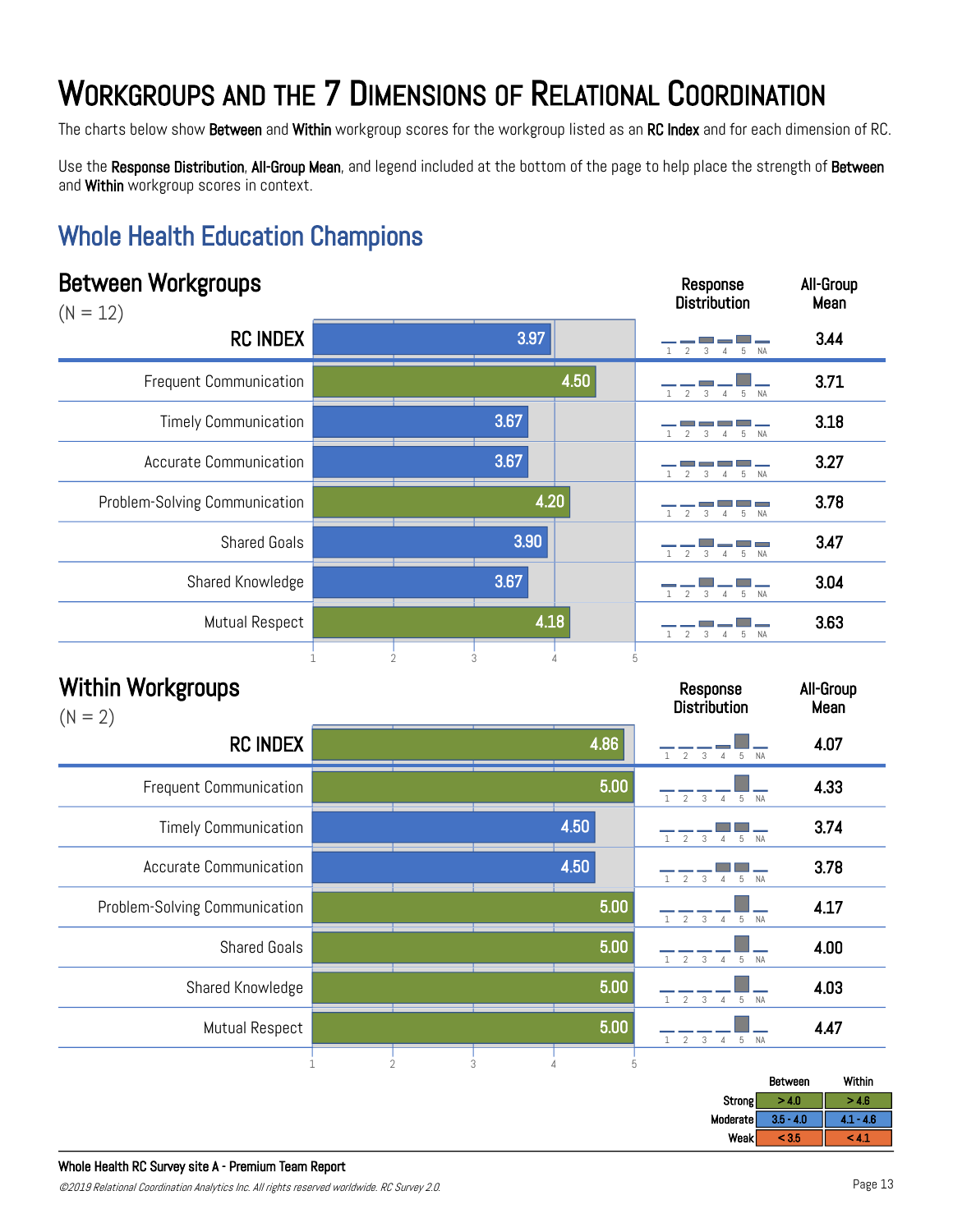The charts below show Between and Within workgroup scores for the workgroup listed as an RC Index and for each dimension of RC.

Use the Response Distribution, All-Group Mean, and legend included at the bottom of the page to help place the strength of Between and Within workgroup scores in context.

Response

All-Group

#### Whole Health Clinical Champions

| $(N = 11)$                            |              |                |      |                     | <b>Distribution</b>                                       | Mean              |
|---------------------------------------|--------------|----------------|------|---------------------|-----------------------------------------------------------|-------------------|
| <b>RC INDEX</b>                       |              |                | 3.97 |                     | $\mathfrak{I}$<br>5 NA<br>$\overline{4}$                  | 3.44              |
| <b>Frequent Communication</b>         |              |                | 4.00 |                     | 5<br>$\mathfrak{D}$<br>$\overline{4}$<br><b>NA</b>        | 3.71              |
| <b>Timely Communication</b>           |              |                | 4.00 |                     | 2<br>3<br>5 NA                                            | 3.18              |
| <b>Accurate Communication</b>         |              |                | 3.89 |                     | 5<br><b>NA</b>                                            | 3.27              |
| Problem-Solving Communication         |              |                |      | 4.38                |                                                           | 3.78              |
| <b>Shared Goals</b>                   |              |                | 4.00 |                     | 2<br>5                                                    | 3.47              |
| Shared Knowledge                      |              |                | 3.56 |                     | $\mathfrak{I}$<br>$\overline{4}$<br>5                     | 3.04              |
| Mutual Respect                        |              |                | 4.00 |                     | $5^{\circ}$<br>$\overline{4}$                             | 3.63              |
| <b>Within Workgroups</b><br>$(N = 3)$ |              |                |      |                     | Response<br><b>Distribution</b>                           | All-Group<br>Mean |
| <b>RC INDEX</b>                       |              | 3.24           |      |                     | 2 <sup>3</sup><br>4 5 NA                                  | 4.07              |
| Frequent Communication                |              |                | 3.33 |                     | 5 NA<br>$\overline{2}$<br>3<br>$\overline{4}$             | 4.33              |
| <b>Timely Communication</b>           |              | 2.67           |      |                     | $\frac{1}{5}$ NA<br>3<br>$\mathfrak{D}$<br>$\overline{4}$ | 3.74              |
| <b>Accurate Communication</b>         |              | 2.67           |      |                     | 5 NA<br>3<br>$\overline{4}$                               | 3.78              |
| Problem-Solving Communication         |              |                | 3.50 |                     | $\mathfrak{I}$<br>3<br>5<br>$\overline{4}$<br><b>NA</b>   | 4.17              |
| <b>Shared Goals</b>                   |              | 2.50           |      |                     | E<br>$\mathfrak{D}$<br>$\overline{3}$<br>5 NA<br>4        | 4.00              |
| Shared Knowledge                      |              |                | 3.67 |                     | <b>NA</b><br>$\overline{2}$<br>3<br>5<br>$\overline{4}$   | 4.03              |
| <b>Mutual Respect</b>                 |              |                |      | 4.33                | NA<br>$\overline{2}$<br>3<br>5<br>$\overline{4}$          | 4.47              |
|                                       | $\mathbf{1}$ | $\overline{2}$ | 3    | $\overline{4}$<br>5 |                                                           | Within<br>Between |

|          | Between     | Within      |
|----------|-------------|-------------|
| Strong   | >4.0        | 4.6         |
| Moderate | $3.5 - 4.0$ | $-4.6$<br>. |
| Weak     | < 3.5       | - 4.1       |
|          |             |             |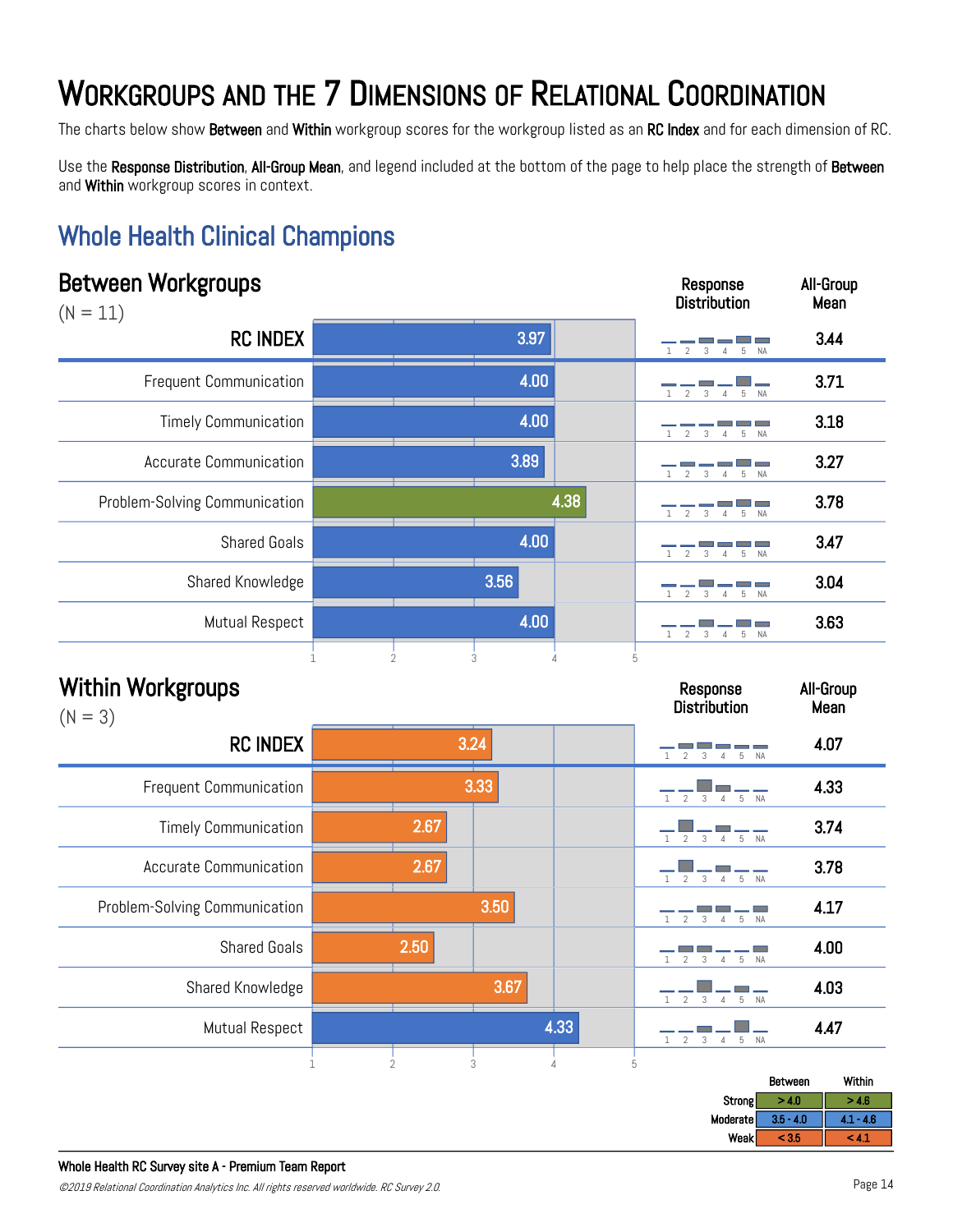The charts below show Between and Within workgroup scores for the workgroup listed as an RC Index and for each dimension of RC.

Use the Response Distribution, All-Group Mean, and legend included at the bottom of the page to help place the strength of Between and Within workgroup scores in context.

#### Complementary Integrative Health or Wellbeing Leadership/Staff

| <b>Between Workgroups</b><br>$(N = 14)$                      |      | Response<br><b>Distribution</b>                                                             | All-Group<br>Mean       |
|--------------------------------------------------------------|------|---------------------------------------------------------------------------------------------|-------------------------|
| <b>RC INDEX</b>                                              | 3.91 | $\mathbf{1}$<br>2<br>3<br>5<br>$\overline{4}$<br><b>NA</b>                                  | 3.44                    |
| <b>Frequent Communication</b>                                | 4.23 | 5<br>$\overline{2}$<br>3<br><b>NA</b>                                                       | 3.71                    |
| <b>Timely Communication</b>                                  | 3.75 | 5<br><b>NA</b>                                                                              | 3.18                    |
| Accurate Communication                                       | 3.54 | <b>NA</b><br>5                                                                              | 3.27                    |
| Problem-Solving Communication                                | 4.18 | $\mathfrak{I}$<br>२<br>5<br>NΔ                                                              | 3.78                    |
| <b>Shared Goals</b>                                          | 4.09 | $\overline{2}$                                                                              | 3.47                    |
| Shared Knowledge                                             | 3.69 | 5<br>3<br>$\overline{4}$<br><b>NA</b>                                                       | 3.04                    |
| Mutual Respect                                               | 3.91 | $\overline{2}$<br>$\overline{4}$<br>3<br>5<br><b>NA</b>                                     | 3.63                    |
|                                                              |      |                                                                                             |                         |
|                                                              |      | Response<br><b>Distribution</b>                                                             | All-Group<br>Mean<br>ш. |
| <b>RC INDEX</b>                                              |      | 1 2 3 4 5 NA                                                                                | --                      |
| <b>Frequent Communication</b><br><b>Timely Communication</b> |      | $\overline{3}$ $\overline{4}$ 5 NA<br>$\overline{2}$<br>$\mathbf{1}$                        | --                      |
| <b>Accurate Communication</b>                                |      | 1 2 3 4 5 NA<br>$\mathbf{1}$<br>2<br>$_{3}$<br>4 5 NA                                       |                         |
| Problem-Solving Communication                                |      | $_{3}$<br>$\overline{2}$<br>4 5 NA<br>$\mathbf{1}$                                          |                         |
| <b>Shared Goals</b>                                          |      | $\mathbf{3}$<br>2<br>$\overline{4}$<br>$\,$ 5 $\,$<br>NA<br>$\mathbf{1}$                    |                         |
| Shared Knowledge                                             |      | $\overline{2}$ $\overline{3}$ $\overline{4}$ $\overline{5}$ $\overline{NA}$<br>$\mathbf{1}$ | --                      |
| <b>Within Workgroups</b><br>$(N = 0)$<br>Mutual Respect      |      | 2 3 4 5 NA<br>$\mathbf{1}$                                                                  | --                      |

|             | Between     | Within      |
|-------------|-------------|-------------|
| Strong      | > 4.0       | - 4.6       |
| Moderate    | $3.5 - 4.0$ | $4.1 - 4.6$ |
| <b>Weak</b> | < 3.5       | - 4.1       |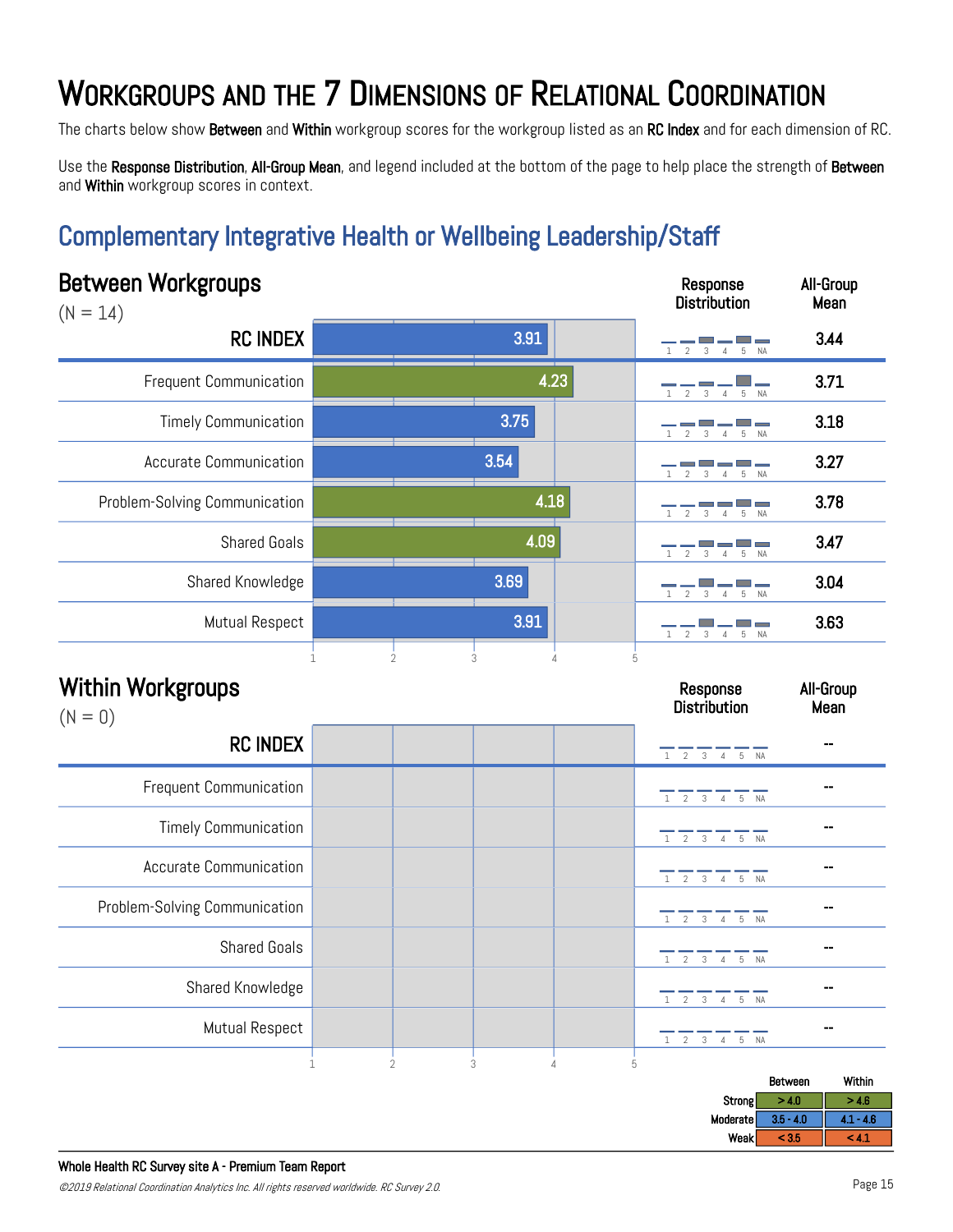The charts below show Between and Within workgroup scores for the workgroup listed as an RC Index and for each dimension of RC.

Use the Response Distribution, All-Group Mean, and legend included at the bottom of the page to help place the strength of Between and Within workgroup scores in context.

Response

All-Group

#### Hospital Executive Leadership

| $(N = 14)$                            |      | <b>Distribution</b>                                          | Mean              |
|---------------------------------------|------|--------------------------------------------------------------|-------------------|
| <b>RC INDEX</b>                       | 2.86 | 5<br>$\varDelta$                                             | 3.44              |
| <b>Frequent Communication</b>         | 3.00 | 2<br>$\overline{4}$<br>$5\,$<br><b>NA</b><br>3               | 3.71              |
| <b>Timely Communication</b>           | 2.75 | 5 NA<br>$\mathfrak{D}$<br>3<br>$\overline{4}$                | 3.18              |
| <b>Accurate Communication</b>         | 2.73 | $\overline{\phantom{a}}$<br>5 NA<br>3<br>$\overline{4}$<br>2 | 3.27              |
| Problem-Solving Communication         | 3.11 | 5<br>$\overline{4}$<br><b>NA</b>                             | 3.78              |
| <b>Shared Goals</b>                   | 3.00 | 5 NA<br>$\mathfrak{D}$<br>3<br>$\overline{4}$                | 3.47              |
| Shared Knowledge                      | 2.36 | 5 NA<br>3<br>$\overline{4}$                                  | 3.04              |
| <b>Mutual Respect</b>                 | 3.09 | 2<br>3<br>$\overline{4}$<br>5 NA                             | 3.63              |
| <b>Within Workgroups</b><br>$(N = 0)$ |      | Response<br><b>Distribution</b>                              | All-Group<br>Mean |
| <b>RC INDEX</b>                       |      | $1 \t2 \t3 \t4 \t5 \tNA$                                     |                   |
| Frequent Communication                |      | 1 2 3 4 5 NA                                                 | --                |
| <b>Timely Communication</b>           |      | 1 2 3 4 5 NA                                                 |                   |
| <b>Accurate Communication</b>         |      | $1 \t2 \t3 \t4 \t5 \tNA$                                     |                   |
| Problem-Solving Communication         |      | 1 2 3 4 5 NA                                                 |                   |
| <b>Shared Goals</b>                   |      | $\overline{2}$<br>$\overline{3}$<br>4 5 NA<br>$\mathbf{1}$   |                   |
| Shared Knowledge                      |      |                                                              |                   |
|                                       |      | $\overline{2}$<br>$\overline{3}$<br>4 5 NA                   |                   |
| <b>Mutual Respect</b>                 |      | $1 \quad 2$<br>$3 \quad 4$<br>5<br>NA                        | --                |

|                 | Between         | Within      |
|-----------------|-----------------|-------------|
| Strong          | $\cdot$ 10<br>. | 4.6         |
| <b>Moderate</b> | $3.5 - 4.0$     | $-4.6$<br>. |
| Weak            | - 3.0           | -4.         |
|                 |                 |             |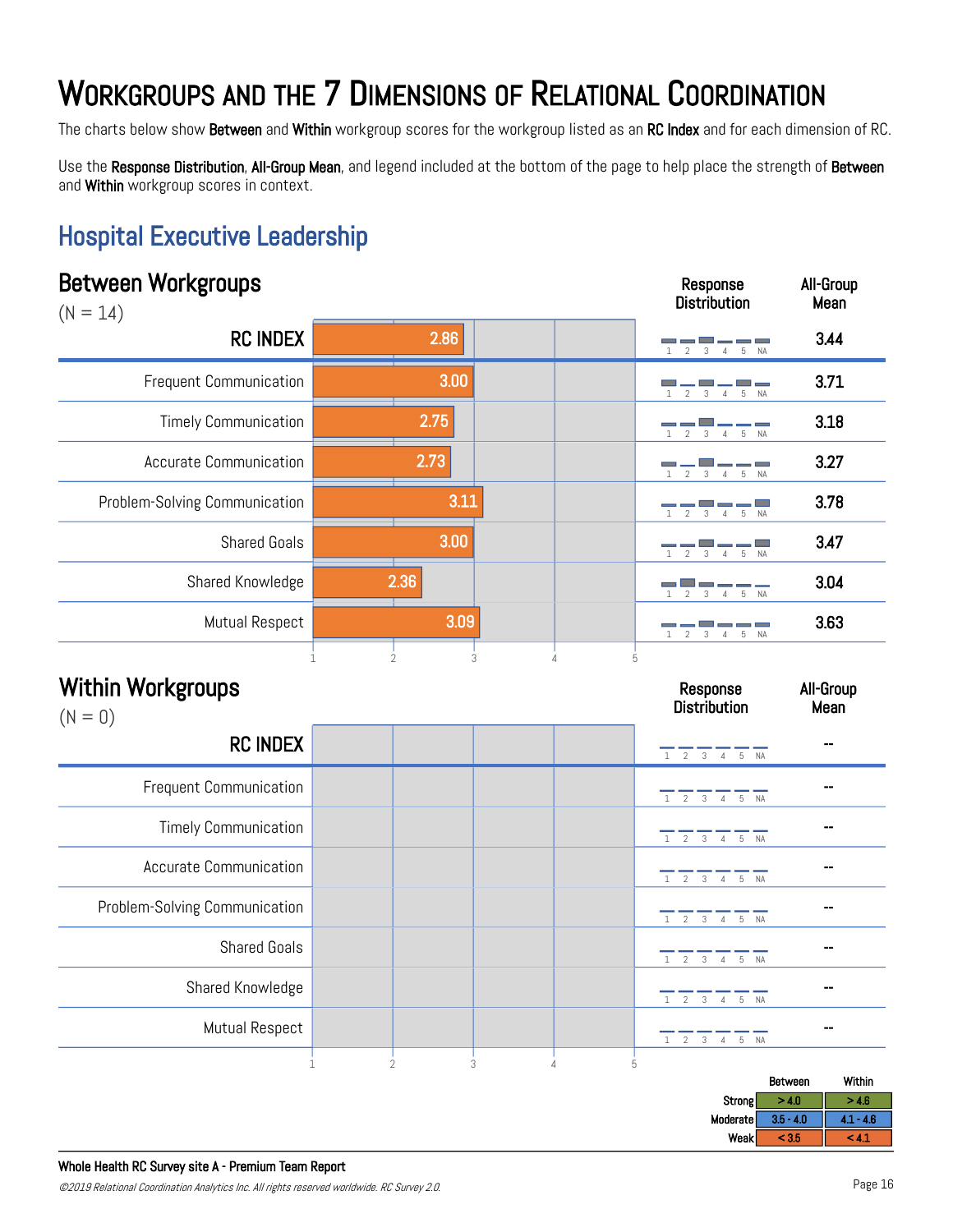The charts below show Between and Within workgroup scores for the workgroup listed as an RC Index and for each dimension of RC.

Use the Response Distribution, All-Group Mean, and legend included at the bottom of the page to help place the strength of Between and Within workgroup scores in context.

Response

All-Group

#### Primary Care Leadership

| ימיי-ייי<br>$(N = 14)$                |                |      | <b>Distribution</b>                                                                  | Mean              |
|---------------------------------------|----------------|------|--------------------------------------------------------------------------------------|-------------------|
| <b>RC INDEX</b>                       | 3.01           |      | 5<br>$\mathcal{L}$<br>$\overline{4}$                                                 | 3.44              |
| <b>Frequent Communication</b>         | 2.85           |      | $\overline{2}$<br>$\overline{4}$<br>5<br>3<br><b>NA</b>                              | 3.71              |
| <b>Timely Communication</b>           | 2.62           |      | $\mathcal{E}$<br>5 NA<br>$\overline{4}$                                              | 3.18              |
| <b>Accurate Communication</b>         | 2.92           |      | 5 NA<br>$\overline{2}$<br>$\mathcal{S}$<br>$\overline{4}$                            | 3.27              |
| Problem-Solving Communication         | 3.22           |      | $\overline{2}$<br>$3 \quad 4$<br>5 NA                                                | 3.78              |
| <b>Shared Goals</b>                   | 3.11           |      | 5 NA<br>$3 \quad 4$                                                                  | 3.47              |
| Shared Knowledge                      | 2.71           |      | 4 5 NA<br>3                                                                          | 3.04              |
| Mutual Respect                        |                | 3.62 | $\overline{4}$<br>5<br><b>NA</b>                                                     | 3.63              |
| <b>Within Workgroups</b><br>$(N = 0)$ | $\overline{2}$ | 3    | 5<br>Response<br><b>Distribution</b>                                                 | All-Group<br>Mean |
| <b>RC INDEX</b>                       |                |      | $1 \t2 \t3 \t4 \t5 \tNA$                                                             |                   |
| <b>Frequent Communication</b>         |                |      | $\frac{1}{1}$ $\frac{1}{2}$ $\frac{1}{3}$ $\frac{1}{4}$ $\frac{1}{5}$ $\frac{1}{NA}$ |                   |
| <b>Timely Communication</b>           |                |      | 1 2 3 4 5 NA                                                                         |                   |
| <b>Accurate Communication</b>         |                |      | $1 \t2 \t3 \t4 \t5 \tNA$                                                             |                   |
| Problem-Solving Communication         |                |      | $\overline{2}$<br>$\mathfrak{Z}$<br>4 5 NA<br>$\mathbf{1}$                           |                   |
| <b>Shared Goals</b>                   |                |      | 3 4 5 NA<br>2<br>$\mathbf{1}$                                                        | --                |
| Shared Knowledge                      |                |      | 2<br>3 4 5 NA<br>1                                                                   | --                |
| Mutual Respect                        |                |      | 1 2 3 4 5 NA                                                                         | $\overline{a}$    |

|          | Between     | Within                   |
|----------|-------------|--------------------------|
| Strong   | > 4.0       | > 4.6                    |
| Moderate | $3.5 - 4.0$ | $-4.6$<br><b>Text</b>    |
| Weak     | < 3.5       | <b>The Second Second</b> |
|          |             |                          |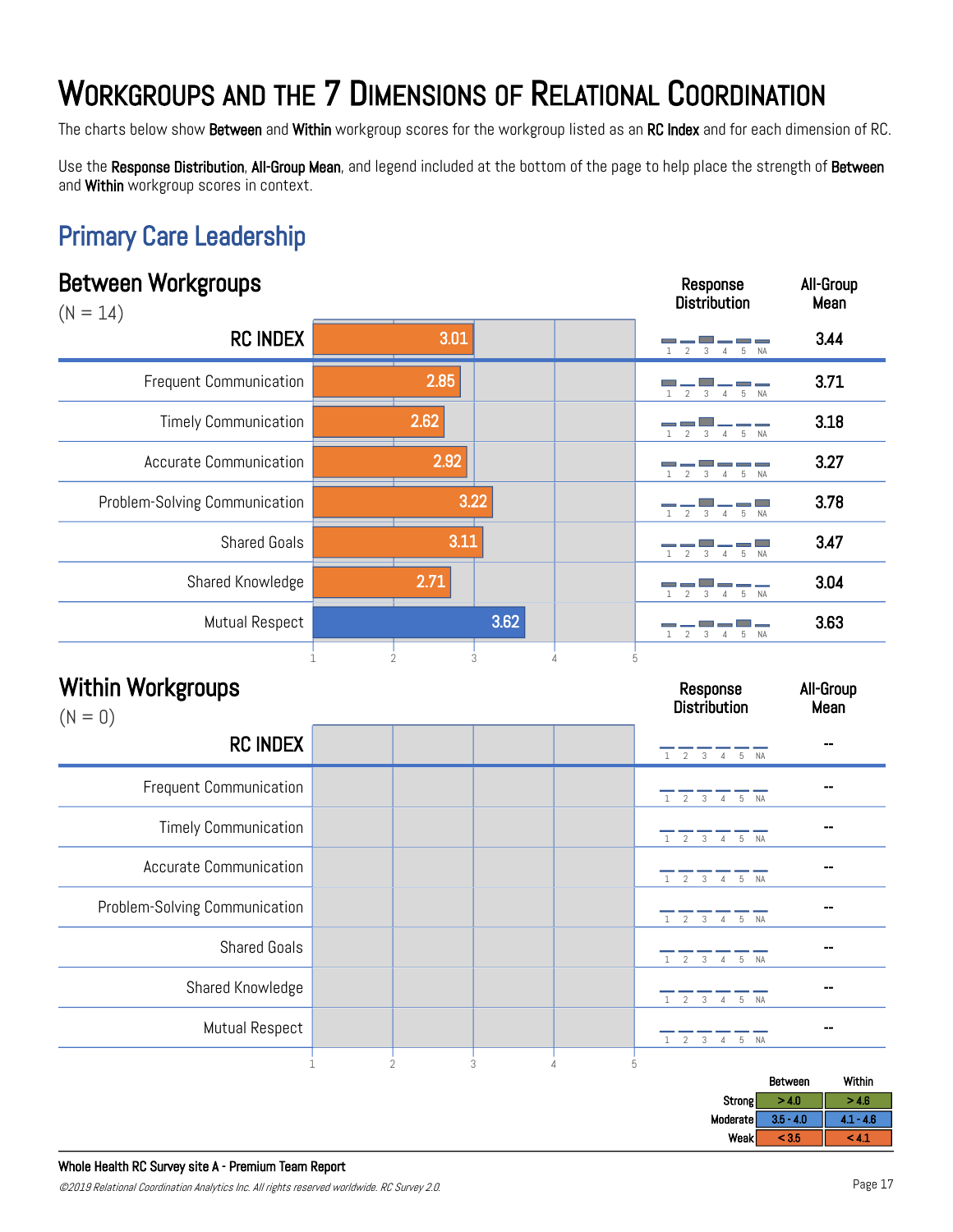The charts below show Between and Within workgroup scores for the workgroup listed as an RC Index and for each dimension of RC.

Use the Response Distribution, All-Group Mean, and legend included at the bottom of the page to help place the strength of Between and Within workgroup scores in context.

#### Mental Health Leadership

| <b>Between Workgroups</b><br>$(N = 13)$ |                                |                     | Response<br><b>Distribution</b>                                                        | All-Group<br>Mean |
|-----------------------------------------|--------------------------------|---------------------|----------------------------------------------------------------------------------------|-------------------|
| <b>RC INDEX</b>                         | 3.02                           |                     |                                                                                        | 3.44              |
| <b>Frequent Communication</b>           | 3.00                           |                     | 5<br>$\mathfrak{D}$<br><b>NA</b>                                                       | 3.71              |
| <b>Timely Communication</b>             | 2.82                           |                     | NA                                                                                     | 3.18              |
| <b>Accurate Communication</b>           | 2.50                           |                     | $\mathfrak{D}$<br><b>NA</b><br>3<br>5<br>$\overline{4}$                                | 3.27              |
| Problem-Solving Communication           |                                | 3.57                | $\mathfrak{D}$<br><b>NA</b><br>5                                                       | 3.78              |
| <b>Shared Goals</b>                     | 3.00                           |                     | NA                                                                                     | 3.47              |
| Shared Knowledge                        | 2.73                           |                     | 5<br><b>NA</b>                                                                         | 3.04              |
| Mutual Respect                          |                                | 3.56                | $\mathfrak{D}$<br>२                                                                    | 3.63              |
| <b>Within Workgroups</b><br>$(N = 1)$   | $\overline{2}$<br>$\mathbf{1}$ | 3<br>$\overline{4}$ | 5<br>Response<br><b>Distribution</b>                                                   | All-Group<br>Mean |
| <b>RC INDEX</b>                         |                                | 3.14                | $1 \quad 2$<br>3<br>5 NA<br>$\overline{4}$                                             | 4.07              |
| <b>Frequent Communication</b>           | 3.00                           |                     | $_{3}$<br>$\overline{2}$<br>5<br><b>NA</b><br>$\overline{4}$                           | 4.33              |
| <b>Timely Communication</b>             | 3.00                           |                     | $\overline{2}$<br>$\mathbf{1}$<br>$_{3}$<br>$5-5$<br><b>NA</b><br>$\overline{4}$       | 3.74              |
| Accurate Communication                  | 3.00                           |                     | $2 \overline{3}$<br>$\mathbf{1}$<br>5 NA<br>$\overline{4}$                             | 3.78              |
| Problem-Solving Communication           | 3.00                           |                     | $\overline{2}$<br>3<br>4 5 NA<br>$\mathbf{1}$                                          | 4.17              |
| <b>Shared Goals</b>                     | 3.00                           |                     | 1 2 3 4 5 NA                                                                           | 4.00              |
| Shared Knowledge                        | 3.00                           |                     | $\overline{2}$<br>$\mathbf{3}$<br>$5\,$<br>$\mathbf{1}$<br><b>NA</b><br>$\overline{4}$ | 4.03              |
| Mutual Respect                          |                                | 4.00                | $\mathbf{3}$<br>$\overline{2}$<br>$5\phantom{.0}$<br>NA<br>$\overline{4}$<br>1         | 4.47              |
|                                         | $\mathbf{2}$<br>1              | 3<br>$\sqrt{4}$     | 5                                                                                      | Within<br>Between |

|          | Between                    | Within        |
|----------|----------------------------|---------------|
| Strong   | >4.0                       | $-4.6$        |
| Moderate | $3.5 - 4.0$                | $-4.6$<br>. . |
| Weak     | $\alpha$ $\sigma$<br>- 3.0 | -44           |
|          |                            |               |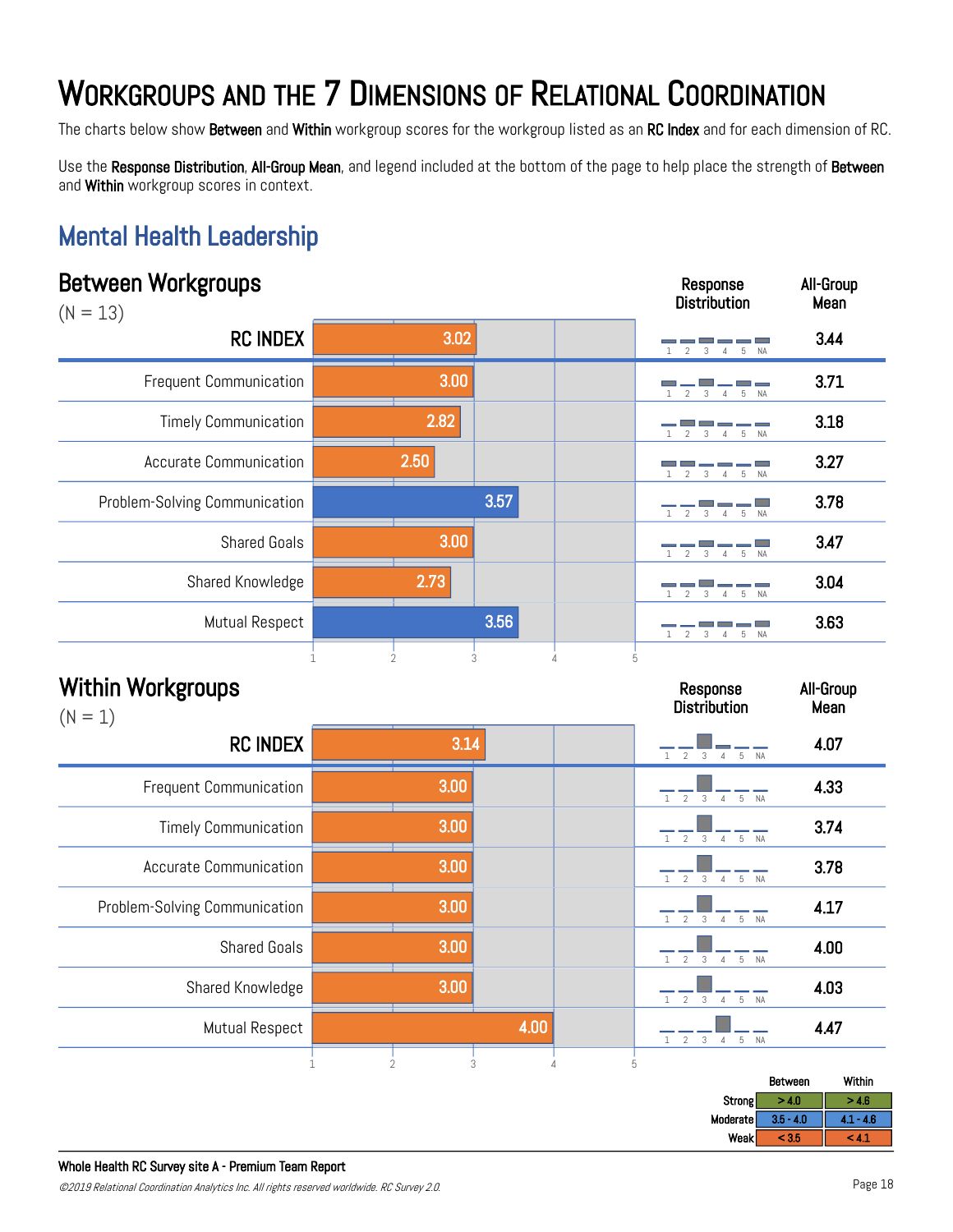The charts below show Between and Within workgroup scores for the workgroup listed as an RC Index and for each dimension of RC.

Use the Response Distribution, All-Group Mean, and legend included at the bottom of the page to help place the strength of Between and Within workgroup scores in context.

#### Physical Medicine and Rehabilitation Leadership

| <b>Between Workgroups</b><br>$(N = 13)$ |      | Response<br><b>Distribution</b>       | All-Group<br>Mean |
|-----------------------------------------|------|---------------------------------------|-------------------|
| <b>RC INDEX</b>                         | 2.75 | 5<br><b>NA</b><br>Δ                   | 3.44              |
| Frequent Communication                  | 2.82 | 5<br><b>NA</b>                        | 3.71              |
| <b>Timely Communication</b>             | 2.36 | 5 NA<br>4                             | 3.18              |
| <b>Accurate Communication</b>           | 2.80 | $\mathfrak{D}$<br>3<br>5<br><b>NA</b> | 3.27              |
| Problem-Solving Communication           | 3.25 | $1 \quad 2$<br>3 4 5 NA               | 3.78              |
| <b>Shared Goals</b>                     | 2.67 | <b>NA</b><br>5                        | 3.47              |
| Shared Knowledge                        | 2.36 | 5 NA                                  | 3.04              |
| Mutual Respect                          | 3.00 | 5<br><b>NA</b><br>3                   | 3.63              |
|                                         | 3    |                                       |                   |

| $(N = 1)$                     |                     |      |                                               |      |
|-------------------------------|---------------------|------|-----------------------------------------------|------|
| <b>RC INDEX</b>               |                     | 5.00 | $2 \quad 3 \quad 4$<br>5 NA                   | 4.07 |
| Frequent Communication        |                     | 5.00 | $2 \quad 3$<br>$\overline{4}$<br>5 NA         | 4.33 |
| <b>Timely Communication</b>   |                     |      | $1 \quad 2 \quad 3$<br>5 NA<br>$\overline{4}$ |      |
| <b>Accurate Communication</b> |                     |      | $2 \quad 3$<br>5 NA<br>$\overline{4}$         |      |
| Problem-Solving Communication |                     |      | 1 2 3 4 5 NA                                  | --   |
| <b>Shared Goals</b>           |                     |      | 3<br>5 NA<br>$\mathfrak{D}$                   |      |
| Shared Knowledge              |                     |      | 3<br>2<br>5 NA<br>$\overline{4}$              |      |
| <b>Mutual Respect</b>         |                     |      | 3<br>2<br>5 NA<br>$\overline{4}$              |      |
|                               | $\overline{2}$<br>3 | 5    |                                               |      |

| Strong<br>> 4.0<br>$-4.6$                |  |
|------------------------------------------|--|
| <b>Moderate</b><br>$3.5 - 4.0$<br>$-4.6$ |  |
| Weakl<br>${}< 3.5$<br>-42                |  |

Response **Distribution**  All-Group Mean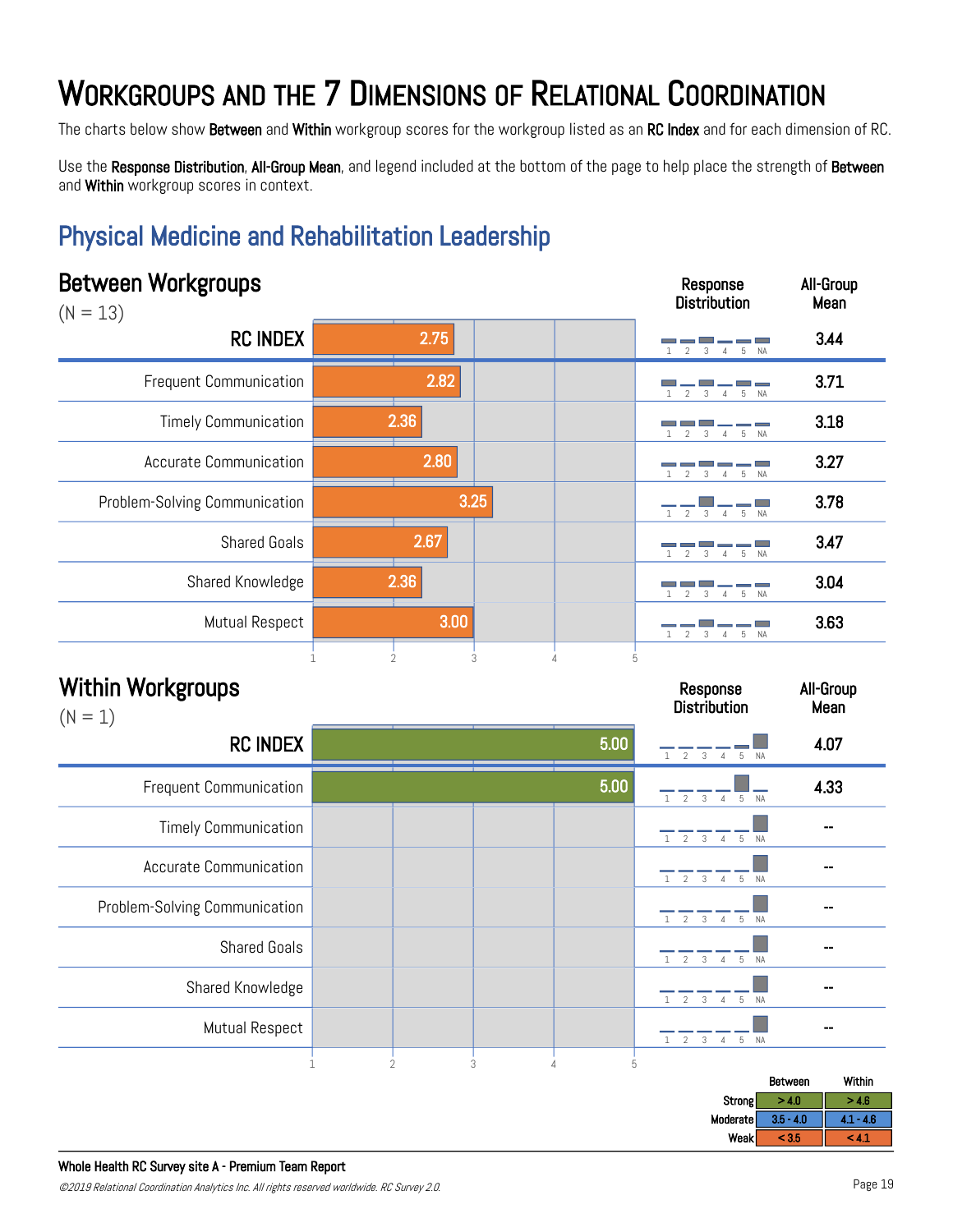The charts below show Between and Within workgroup scores for the workgroup listed as an RC Index and for each dimension of RC.

Use the Response Distribution, All-Group Mean, and legend included at the bottom of the page to help place the strength of Between and Within workgroup scores in context.

#### Pain Team Leadership

| <b>Between Workgroups</b><br>$(N = 12)$ |   |                |      |                               | Response<br><b>Distribution</b>                                                                                        | All-Group<br>Mean |
|-----------------------------------------|---|----------------|------|-------------------------------|------------------------------------------------------------------------------------------------------------------------|-------------------|
| <b>RC INDEX</b>                         |   |                | 3.75 |                               | $\overline{4}$<br>5                                                                                                    | 3.44              |
| <b>Frequent Communication</b>           |   |                |      | 4.80                          | $\mathfrak{I}$<br>$5^{\circ}$<br><b>NA</b>                                                                             | 3.71              |
| <b>Timely Communication</b>             |   | 3.20           |      |                               | $\overline{2}$<br>5<br><b>NA</b>                                                                                       | 3.18              |
| <b>Accurate Communication</b>           |   |                | 3.78 |                               | $F_1$                                                                                                                  | 3.27              |
| Problem-Solving Communication           |   |                | 4.13 |                               | <b>NA</b><br>5                                                                                                         | 3.78              |
| <b>Shared Goals</b>                     |   |                | 3.71 |                               | an Bara<br>$\overline{2}$<br>5<br><b>NA</b><br>$\overline{4}$                                                          | 3.47              |
| Shared Knowledge                        |   | 2.90           |      |                               | 5<br><b>NA</b>                                                                                                         | 3.04              |
| Mutual Respect                          |   |                | 3.75 |                               | <b>NA</b><br>$\mathcal{D}$<br>$\overline{4}$<br>-5                                                                     | 3.63              |
| <b>Within Workgroups</b><br>$(N = 2)$   |   | $\overline{2}$ | 3    | $\Delta$                      | 5<br>Response<br><b>Distribution</b>                                                                                   | All-Group<br>Mean |
| <b>RC INDEX</b>                         |   |                | 4.14 |                               | 5 NA<br>3                                                                                                              | 4.07              |
| <b>Frequent Communication</b>           |   |                | 4.00 |                               | $\overline{2}$<br><b>NA</b><br>3<br>5                                                                                  | 4.33              |
| <b>Timely Communication</b>             |   |                | 3.50 |                               | 5<br><b>NA</b><br>3<br>$\overline{4}$                                                                                  | 3.74              |
| <b>Accurate Communication</b>           |   |                | 3.50 |                               | 5 NA<br>$\overline{2}$<br>3<br>$\overline{4}$                                                                          | 3.78              |
| Problem-Solving Communication           |   |                |      | 4.50                          | $\begin{array}{c c c c c} \hline \quad & \quad & \quad & \quad \\ \hline 4 & 5 & \text{NA} \end{array}$<br>$2 \quad 3$ | 4.17              |
| <b>Shared Goals</b>                     |   |                |      | 4.50                          | 4 5 NA<br>$\overline{2}$<br>3                                                                                          | 4.00              |
| Shared Knowledge                        |   |                |      | 4.50                          | $\overline{2}$<br>$_{3}$<br>5<br>$\overline{4}$<br><b>NA</b>                                                           | 4.03              |
| <b>Mutual Respect</b>                   |   |                |      | 4.50                          | $\overline{2}$<br>$\mathbf{3}$<br>$\mathbf{1}$<br>5<br>$\overline{4}$<br>NA                                            | 4.47              |
|                                         | 1 | $\overline{2}$ | 3    | $\,$ 5 $\,$<br>$\overline{4}$ |                                                                                                                        | Within<br>Between |

|             | Between     | Within       |
|-------------|-------------|--------------|
| Strong      | > 4.0       | - 4.0        |
| Moderate    | $3.5 - 4.0$ | $4.1 - 4.6$  |
| <b>Weak</b> | < 3.5       | <b>TABLE</b> |
|             |             |              |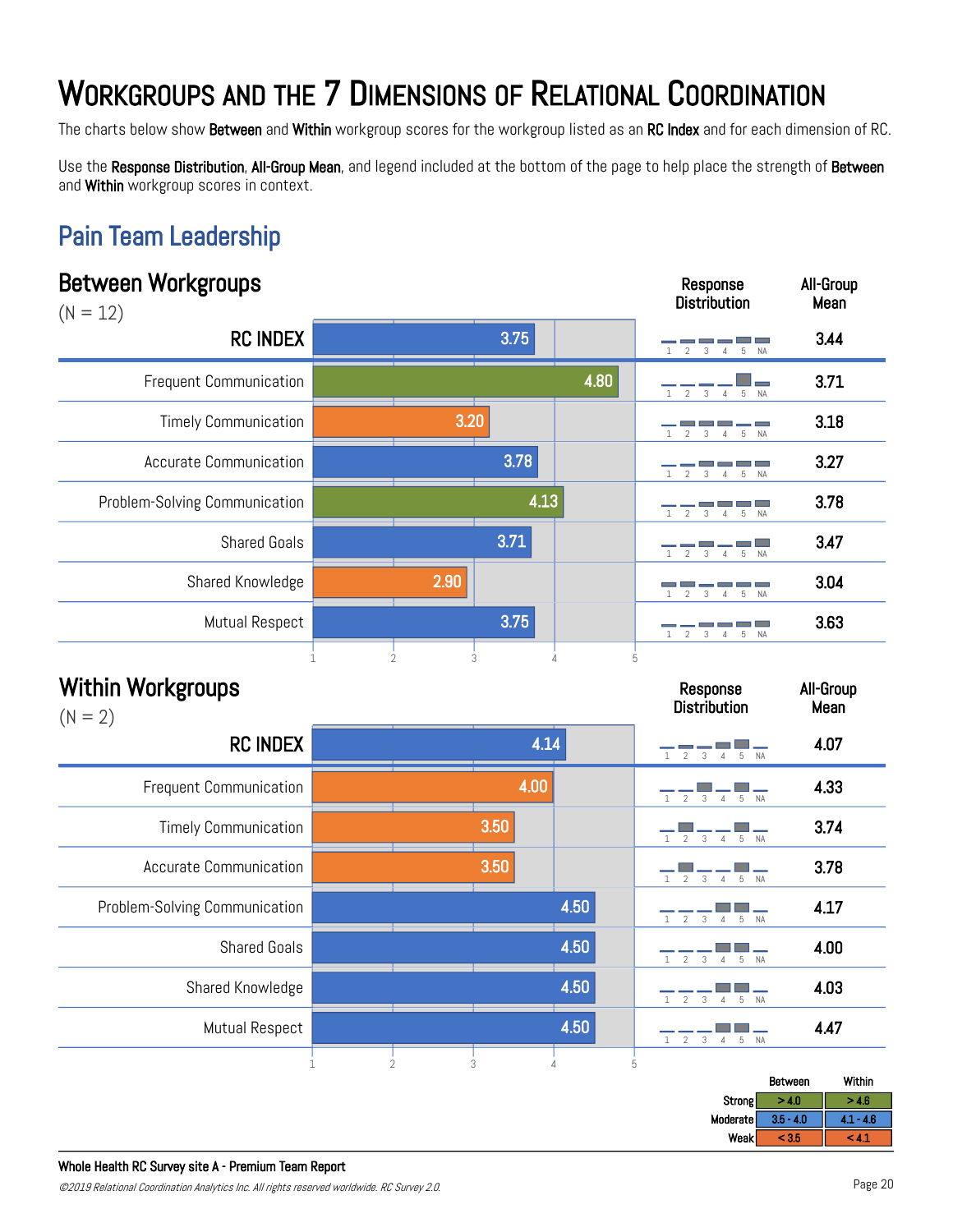The charts below show Between and Within workgroup scores for the workgroup listed as an RC Index and for each dimension of RC.

Use the Response Distribution, All-Group Mean, and legend included at the bottom of the page to help place the strength of Between and Within workgroup scores in context.

#### Employee Health Leadership/Staff

#### Between Workgroups  $(N = 13)$ Response **Distribution** All-Group Mean RC INDEX 3.44 Frequent Communication  $\begin{array}{|c|c|c|c|c|}\n\hline\n1 & 2 & 3 & 4 & 5 & 3.71\n\end{array}$ Timely Communication **2.08** 3.08 **1.13 1.18 1.18 1.18** Accurate Communication  $\begin{array}{|c|c|c|c|c|c|}\n\hline\n1 & 2 & 3 & 4 & 5 & 3.27\n\end{array}$ Problem-Solving Communication  $\begin{array}{|c|c|c|c|c|c|}\n\hline\n- & - & - & \rightarrow & - & \rightarrow & \rightarrow & \rightarrow \mathbb{Z} \n\hline\n\end{array}$  3.78 Shared Goals  $\begin{array}{|c|c|c|c|c|}\hline \text{S} & \text{S} & \text{S} & \text{S} & \text{S} & \text{S} & \text{S} & \text{S} & \text{S} & \text{S} & \text{S} & \text{S} & \text{S} & \text{S} & \text{S} & \text{S} & \text{S} & \text{S} & \text{S} & \text{S} & \text{S} & \text{S} & \text{S} & \text{S} & \text{S} & \text{S} & \text{S} & \text{S} & \text{S} & \text{S} & \text{S} & \text$ Shared Knowledge **3.04**  $\overline{a}$   $\overline{a}$   $\overline{a}$   $\overline{a}$   $\overline{a}$   $\overline{a}$   $\overline{a}$   $\overline{a}$   $\overline{a}$   $\overline{a}$   $\overline{a}$   $\overline{a}$   $\overline{a}$   $\overline{a}$   $\overline{a}$   $\overline{a}$   $\overline{a}$   $\overline{a}$   $\overline{a}$   $\overline{a}$   $\overline{a}$   $\overline{a}$ Mutual Respect **3.63**<br>2.63 Within Workgroups  $(N = 1)$ Response **Distribution** All-Group Mean **RC INDEX** 2.00  $\frac{4.00}{12}$   $\frac{4.00}{34}$   $\frac{4.07}{5 N_A}$  4.07 Frequent Communication 4.33 Timely Communication  $\begin{array}{|c|c|c|c|c|}\n\hline\n1 & 2 & 3 & 4 & 5 & 3.74\n\end{array}$ Accurate Communication  $\begin{array}{|c|c|c|c|c|c|}\n\hline\n & - & - & \frac{\sqrt{3}}{1} & \frac{\sqrt{3}}{2} & \frac{\sqrt{3}}{1} & \frac{\sqrt{3}}{1} & \frac{\sqrt{3}}{1} & \frac{\sqrt{3}}{1} & \frac{\sqrt{3}}{1} & \frac{\sqrt{3}}{1} & \frac{\sqrt{3}}{1} & \frac{\sqrt{3}}{1} & \frac{\sqrt{3}}{1} & \frac{\sqrt{3}}{1} & \frac{\sqrt{3}}{1} & \frac{\sqrt{3}}{1} & \frac{\sqrt{3}}{1} & \frac{\$ Problem-Solving Communication  $\begin{array}{|c|c|c|c|c|}\n\hline\n1 & 2 & 3 & 4 & 5 & 4 \ \hline\n1 & 2 & 3 & 4 & 5 & 4 \ \hline\n1 & 2 & 3 & 4 & 5 & 4 \ \hline\n1 & 2 & 3 & 4 & 5 & 4 \ \hline\n2 & 2 & 3 & 4 & 5 & 4 \ \hline\n3 & 2 & 3 & 4 & 5 & 4 \ \hline\n3 & 2 & 3 & 4 & 5 & 4 \ \hline\n4 & 2 & 3 & 4 & 5 & 4 \ \hline\n$ 3.32  $\frac{1}{2}$   $\frac{1}{3}$   $\frac{1}{4}$   $\frac{1}{5}$  NA 3.36  $\overline{5}$  NA 3.08  $\frac{1}{2}$   $\frac{1}{3}$   $\frac{1}{4}$   $\frac{1}{5}$  NA 3.27  $\frac{1}{3}$   $\frac{1}{4}$   $\frac{1}{5}$  NA 3.75  $\frac{1}{4}$   $\frac{1}{5}$  NA 3.56 1 2 3 4 5 NA 2.83 2 3 4 5 NA 3.40 1 2 3 4 5 4.00 5.00  $\frac{1}{1}$   $\frac{1}{2}$   $\frac{3}{4}$   $\frac{4}{5}$  NA 4.00  $\frac{1}{5}$  NA 4.00  $\frac{1}{5}$  NA 4.00  $NA$

| Shared Goals     |      | 4.00 |   | 5 NA<br>- 3<br>$\sim$ 2 |             | 4.00        |
|------------------|------|------|---|-------------------------|-------------|-------------|
| Shared Knowledge | 3.00 |      |   | 3<br>5                  | <b>NA</b>   | 4.03        |
| Mutual Respect   |      | 4.00 |   | 3<br>5 NA               |             | 4.47        |
|                  | 3    |      | b |                         | Between     | Within      |
|                  |      |      |   | Strong                  | > 4.0       | > 4.6       |
|                  |      |      |   | Moderate                | $3.5 - 4.0$ | $4.1 - 4.6$ |
|                  |      |      |   | Weak                    | < 3.5       | < 4.1       |

 $\overline{10}$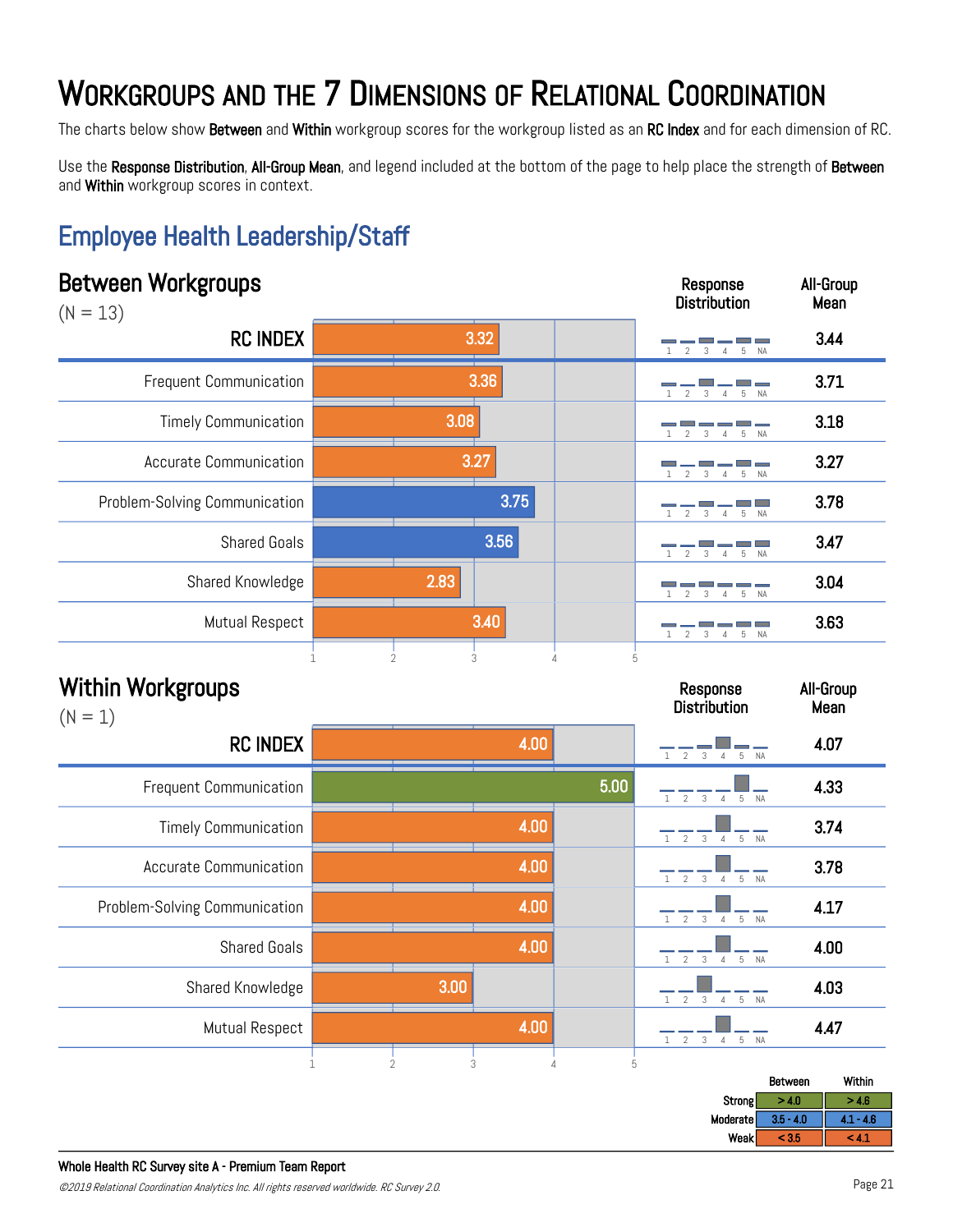# RELATIONAL COORDINATION MAPS

This section includes network maps that visualize the strength of RC Within and Between Workgroups. This section can be used to show overall network connectedness and to view the strength of different types of ties between workgroups.

This section includes the following types of relational maps: Average Ties, mutual Strong Ties, mutual Weak Ties, and Non-Reciprocal Ties.

Use the RCA Discussion Questions below as aids to make sense of Within and Between Workgroup connections and to explore how those connections impact desired performance outcomes.

#### RCA DISCUSSION QUESTIONS

What do you notice about RC in this network?

Are there any connections between workgroups that stand out to you? Why?

Where are the opportunities to build better communication and more effective relationships between workgroups?

How might strong ties be leveraged to support process improvements?

Are there any weak or non-reciprocal ties that absolutely need to be improved?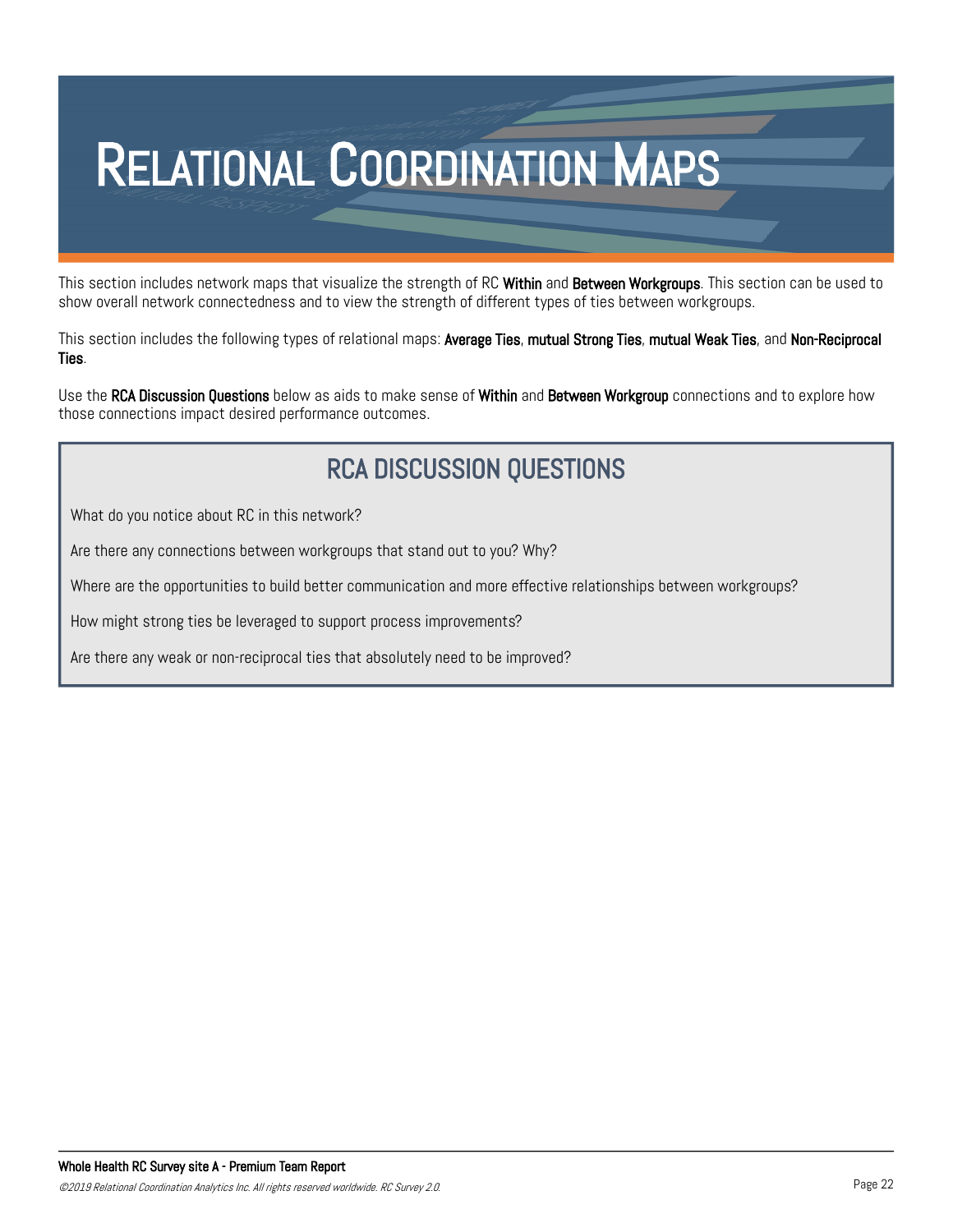#### AVERAGE TIES RELATIONAL MAP RC INDEX

This relational map shows the average strength of RC Within and Between Workgroups. This relational map is a visual representation of RC for your chosen work process. A wG ) means that there were too few respondents to report a result within that workgroup.

Use the legend at the bottom of this page to place your RC results into context.



Between Within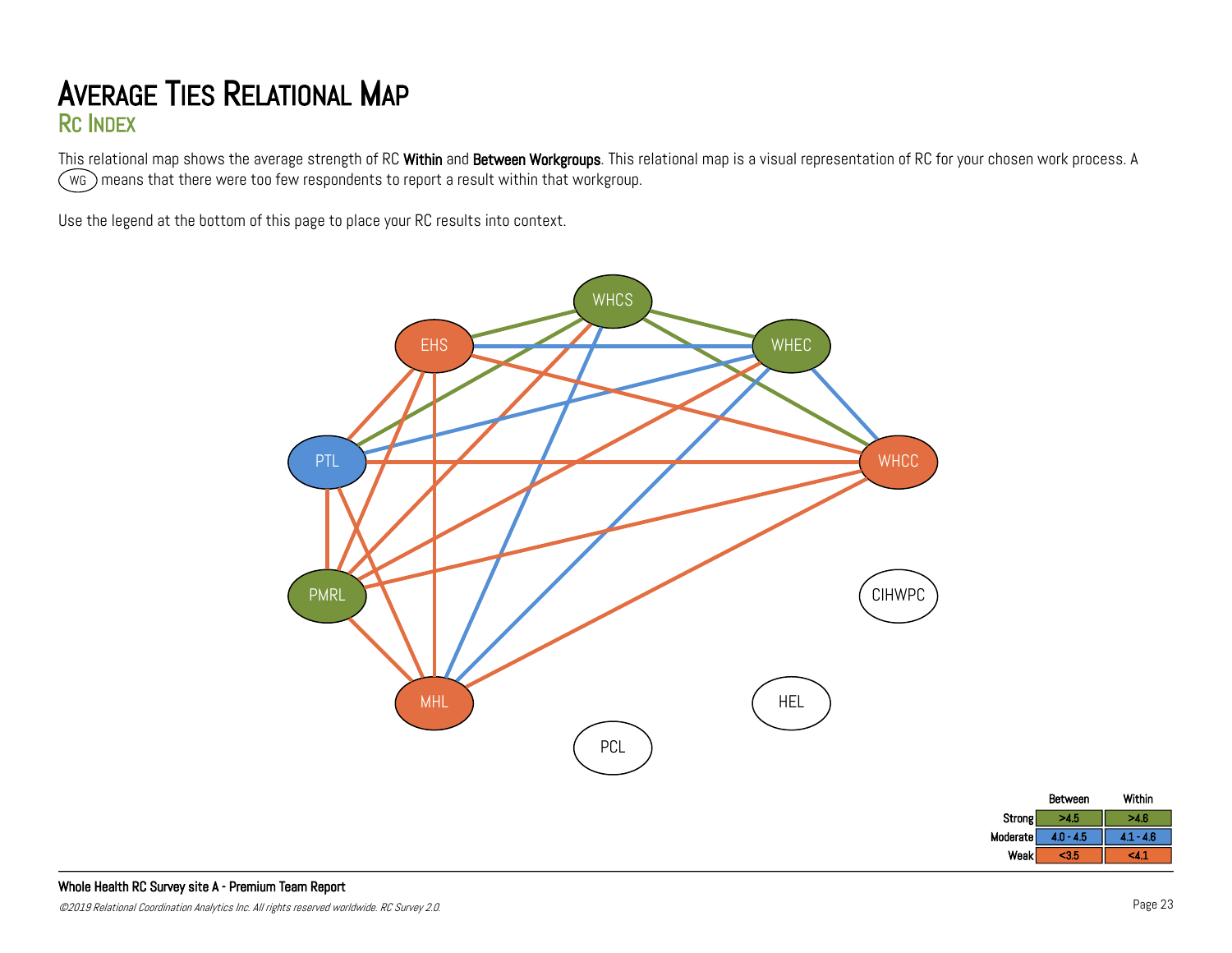#### STRONG AND WEAK TIES RELATIONAL MAP RC INDEX

The relational maps on this page show two types of RC results - results mutually reported by two workgroups as strong and results mutually reported by two workgroups as weak.

Use the legend at the bottom of this page to place your RC results into context.



|          | Between     | Within |
|----------|-------------|--------|
| Strong   | >4.5        | >4.6   |
| Moderate | $4.0 - 4.5$ | .      |
| Weak     | $3.5$       | ∼      |
|          |             |        |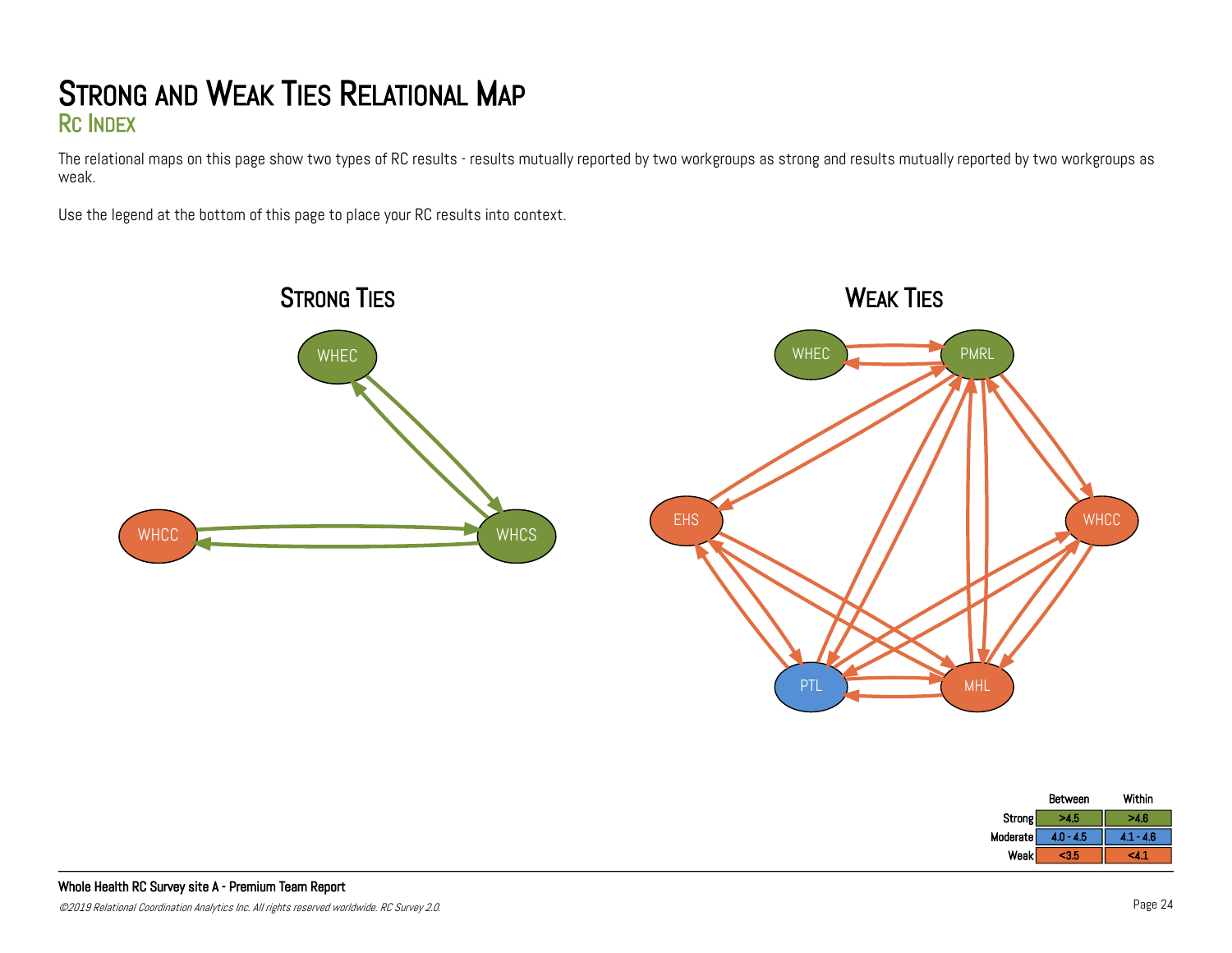#### NON-RECIPROCAL TIES RELATIONAL MAP RC INDEX

The relational map on this page shows non-reciprocal RC results between workgroups - results reported strong in one direction and weak in the other direction.

Use the legend at the bottom of this page to place your RC results into context.



|          | Between     | Within      |
|----------|-------------|-------------|
| Strong   | <b>NO-</b>  | 4 R         |
| Moderate | $4.0 - 4.5$ | $4.1 - 4.6$ |
| Weak     | <b>GA</b>   |             |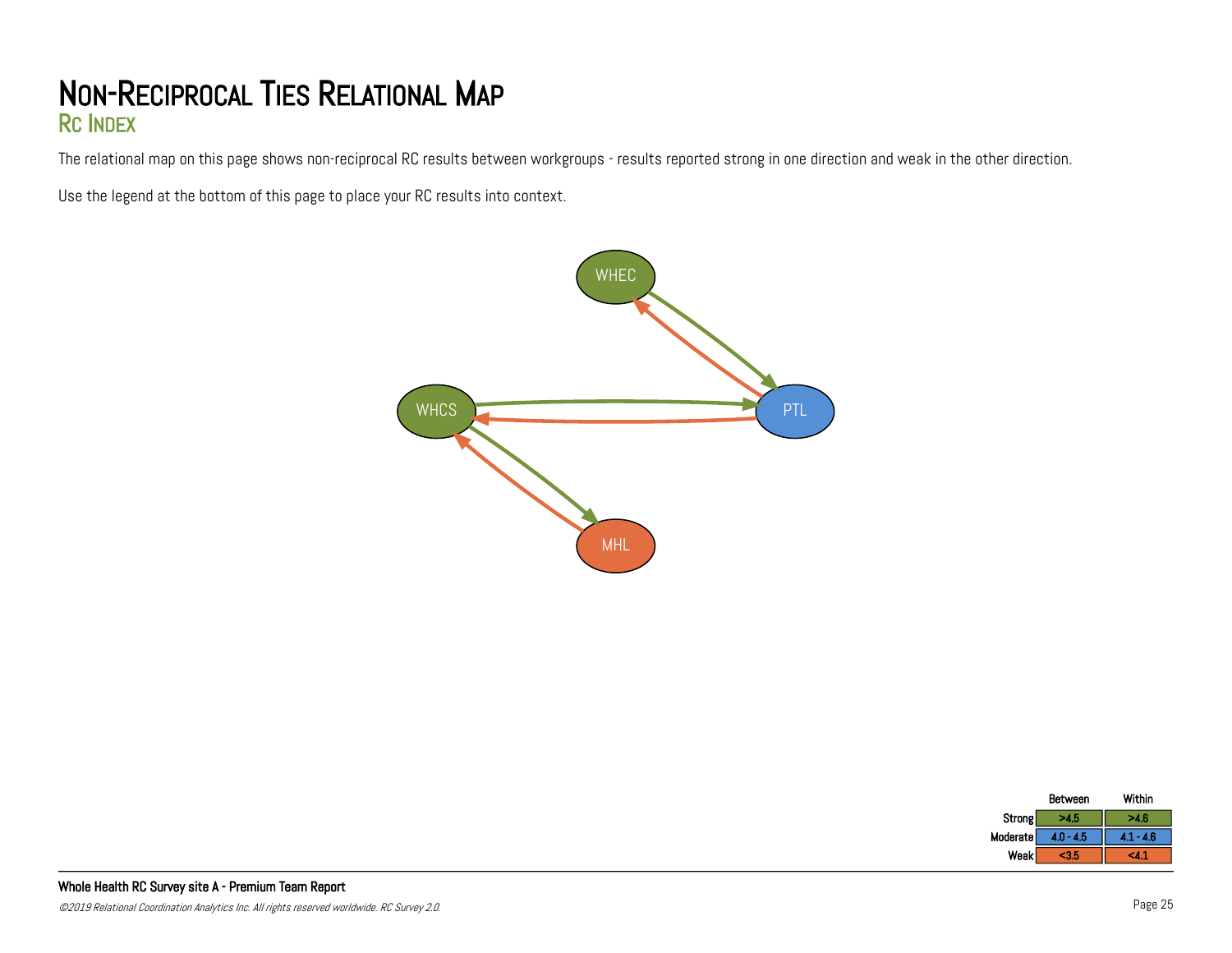

This section includes customized questions added to your RC Survey. Often, custom questions explore themes or topics that impact relational coordination and are relevant to the work process. Results for custom questions are presented in both chart and table formats to show the distribution of responses.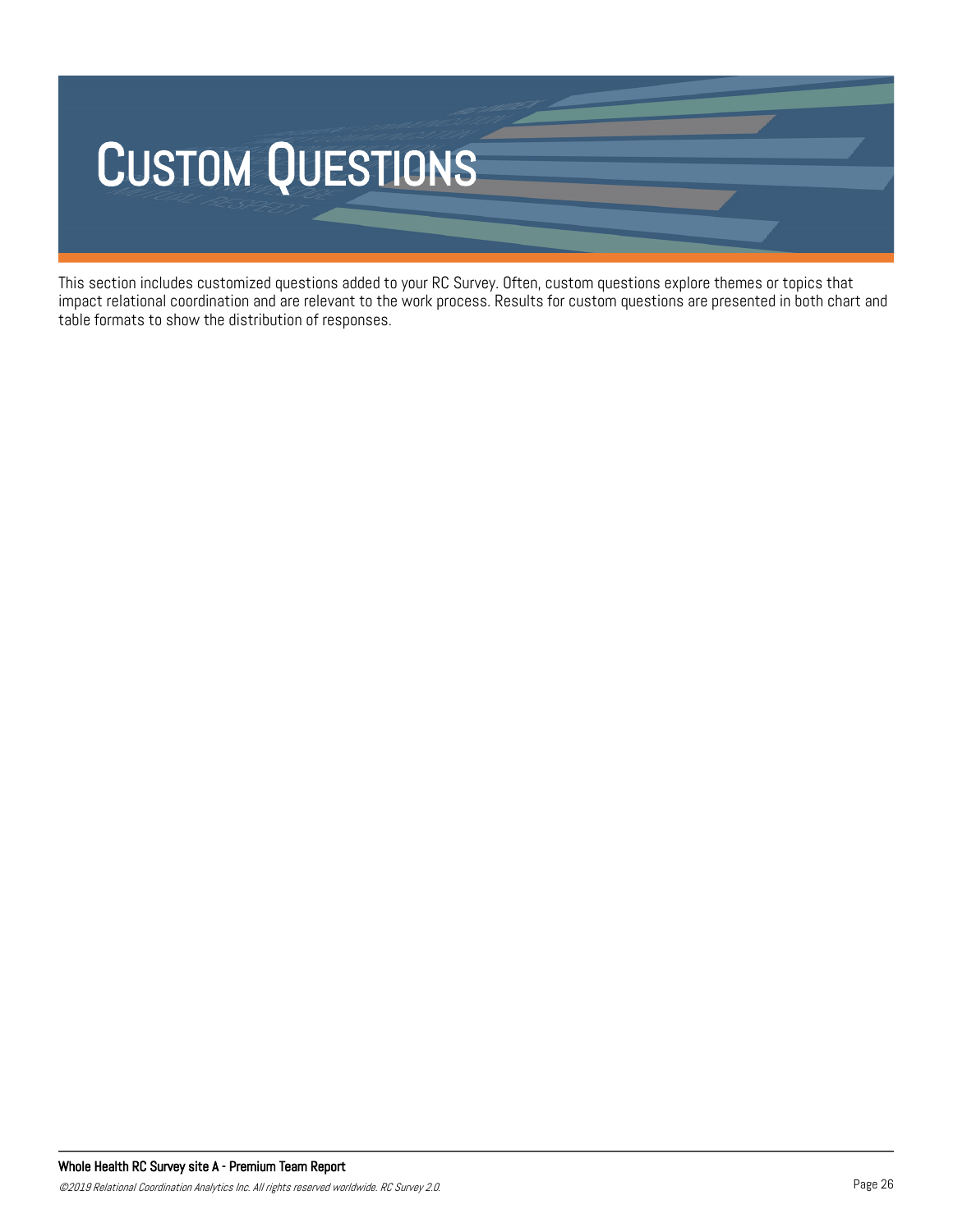1. The Whole Health System of Care is a new initiative rolling out across VA. During the past twelve months, in what ways have you been involved with your facility's Whole Health approach to care? (Check all that apply)



|                                                                                                                                                                            | Response<br>Count |
|----------------------------------------------------------------------------------------------------------------------------------------------------------------------------|-------------------|
| <b>Answer Choice</b>                                                                                                                                                       |                   |
| I am not familiar with the Whole Health approach to care.                                                                                                                  | U                 |
| I have heard about my facility's Whole Health approach to<br>care                                                                                                          | 6                 |
| I have participated in training about Whole Health                                                                                                                         | 13                |
| I have discussed how to incorporate Whole Health<br>approaches with my coworkers                                                                                           | 12                |
| I have incorporated a Whole Health approach into my work<br>with patients                                                                                                  | 10                |
| I have worked with patients to develop a Personal Health Plan                                                                                                              | 5                 |
| I have used a patient's PHP to inform care                                                                                                                                 | 3                 |
| I have referred patients to a Whole Health service or approach<br>(e.g., Whole Health coaching, Whole Health wellbeing class,<br>Complementary Integrative Health therapy) | 13                |

#### Whole Health RC Survey site A - Premium Team Report

©2019 Relational Coordination Analytics Inc. All rights reserved worldwide. RC Survey 2.0. Page 27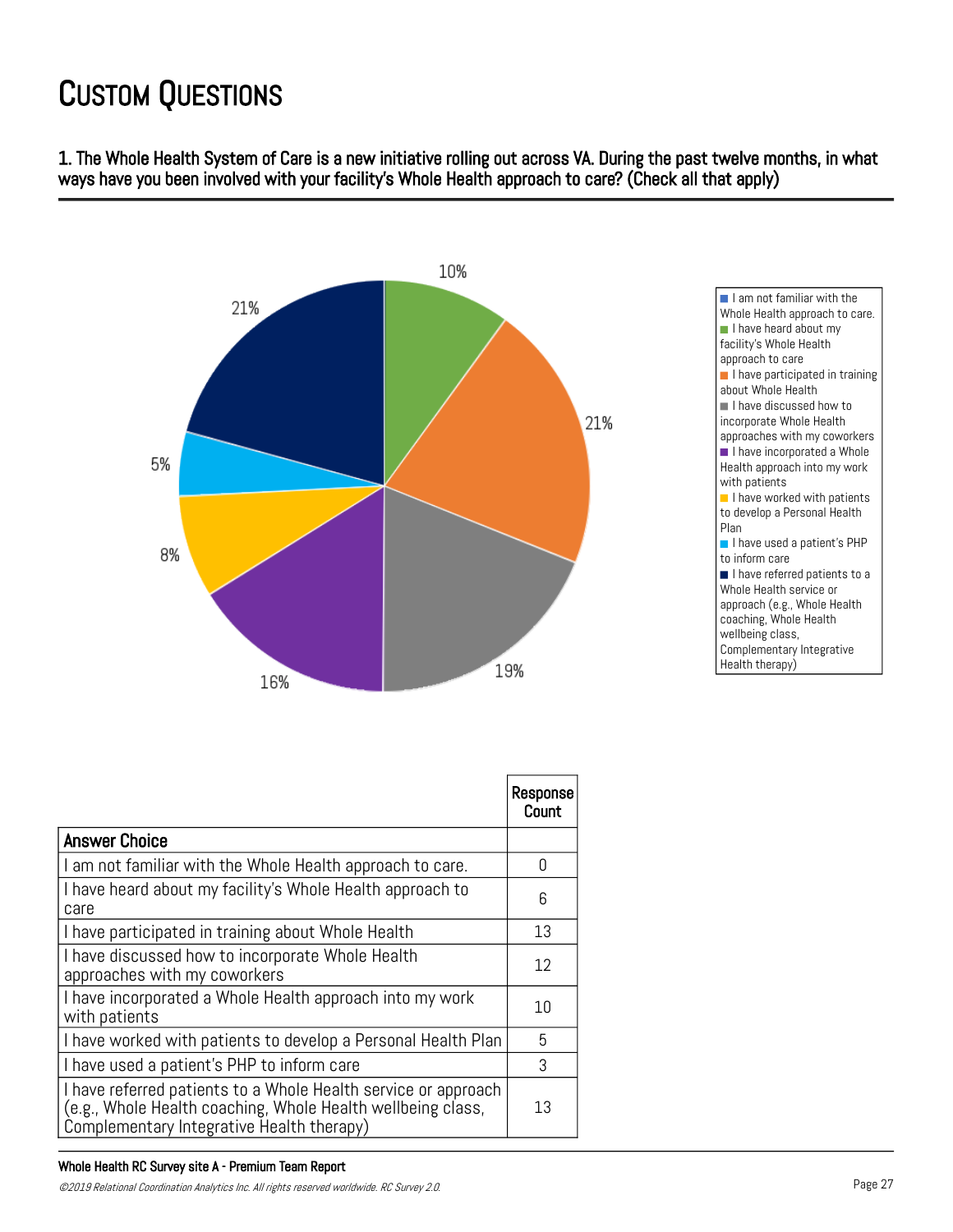2. The Whole Health System of Care is a new initiative rolling out across VA. During the past twelve months, in what ways have you been involved with your facility's Whole Health approach to care? (Check all that apply)



|                                                                                                                                                                                                                                                          | Response<br>Count |
|----------------------------------------------------------------------------------------------------------------------------------------------------------------------------------------------------------------------------------------------------------|-------------------|
| <b>Answer Choice</b>                                                                                                                                                                                                                                     |                   |
| I have participated in planning for implementation of Whole<br>Health approaches                                                                                                                                                                         | 12                |
| I am a member of a hospital committee/workgroup related to<br>Whole Health                                                                                                                                                                               | 8                 |
| I have advocated to senior hospital leadership for using a<br>Whole Health approach                                                                                                                                                                      | 4                 |
| I have helped set up infrastructure to support Whole Health<br>(e.g., hiring staff, allocating space, obtaining funding, develop<br>services) in my service                                                                                              | 4                 |
| I have provided opportunities for staff to learn about Whole<br>Health (e.g., set up trainings or grand rounds, facilitate<br>observations or walk-throughs of Whole Health space,<br>facilitate presentations on Whole Health during staff<br>meetings) | 12                |
| I have allowed staff in my service to participate in Whole.                                                                                                                                                                                              | চ                 |
| Whele Helatureria isugvelyusitega t Ineximit.cou Team deutort                                                                                                                                                                                            |                   |

I have participated in planning for implementation of Whole Health approaches I am a member of a hospital committee/workgroup related to Whole Health I have advocated to senior hospital leadership for using a Whole Health approach I have helped set up infrastructure to support Whole Health (e.g., hiring staff, allocating space, obtaining funding, develop services) in my service I have provided opportunities for staff to learn about Whole Health (e.g., set up trainings or grand rounds, facilitate observations or walk-throughs of Whole Health space, facilitate presentations on Whole Health during staff meetings) I have allowed staff in my

service to participate in Whole Health training during their tour of duty

I have allowed staff to participate in Whole Health or other self-care activities to promote their own wellbeing during their tour of duty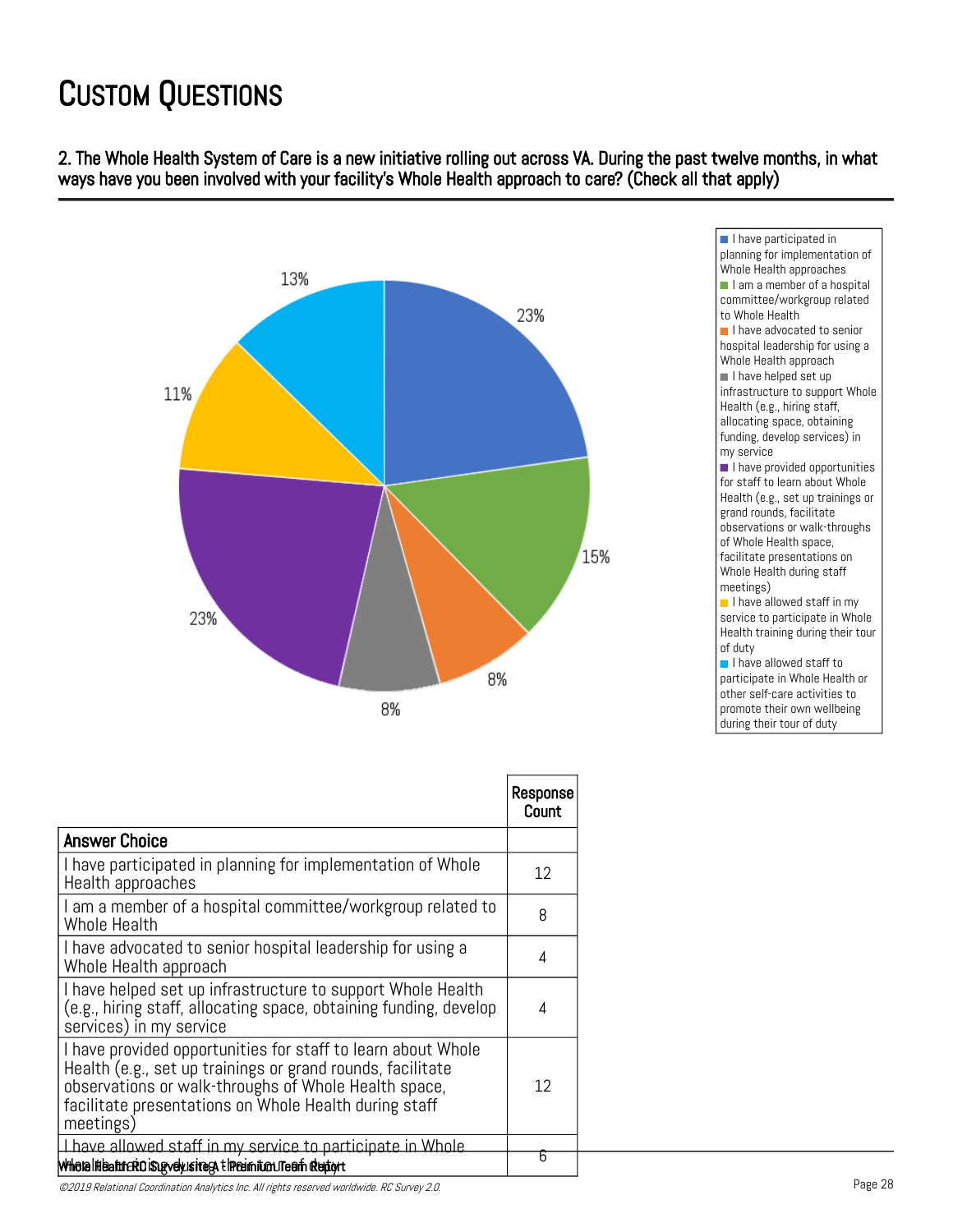|                                                                                                                                                  | Response  <br>Count |
|--------------------------------------------------------------------------------------------------------------------------------------------------|---------------------|
| I have allowed staff to participate in Whole Health or other<br>self-care activities to promote their own wellbeing during<br>their tour of duty |                     |

L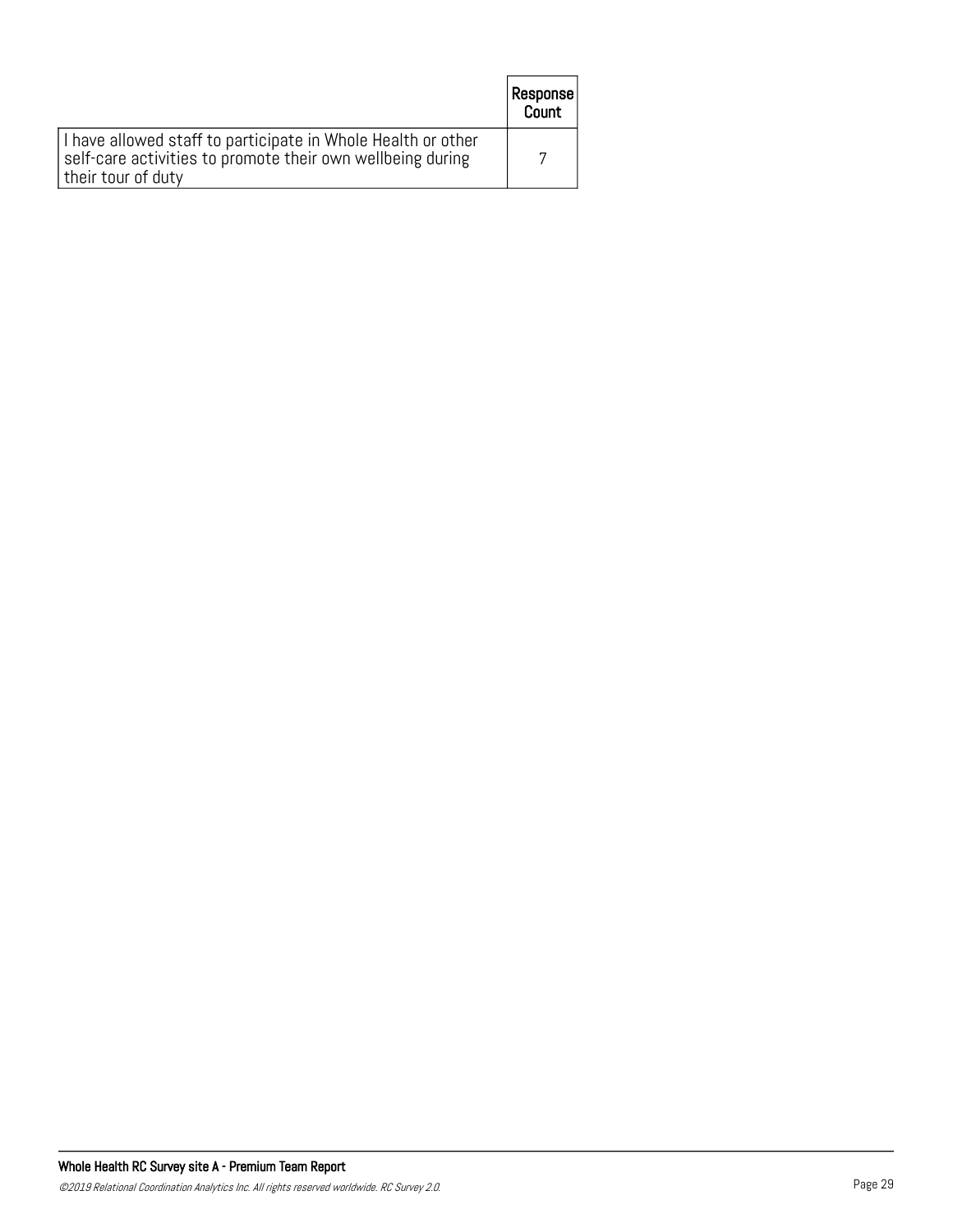#### 3. How long have you worked for this VA Medical Center?





|                        | Response<br>Count |
|------------------------|-------------------|
| <b>Answer Choice</b>   |                   |
| Less than 1 year       |                   |
| Between 1 and 2 years  |                   |
| Between 2 and 5 years  |                   |
| Between 5 and 10 years |                   |
| More than 10 years     |                   |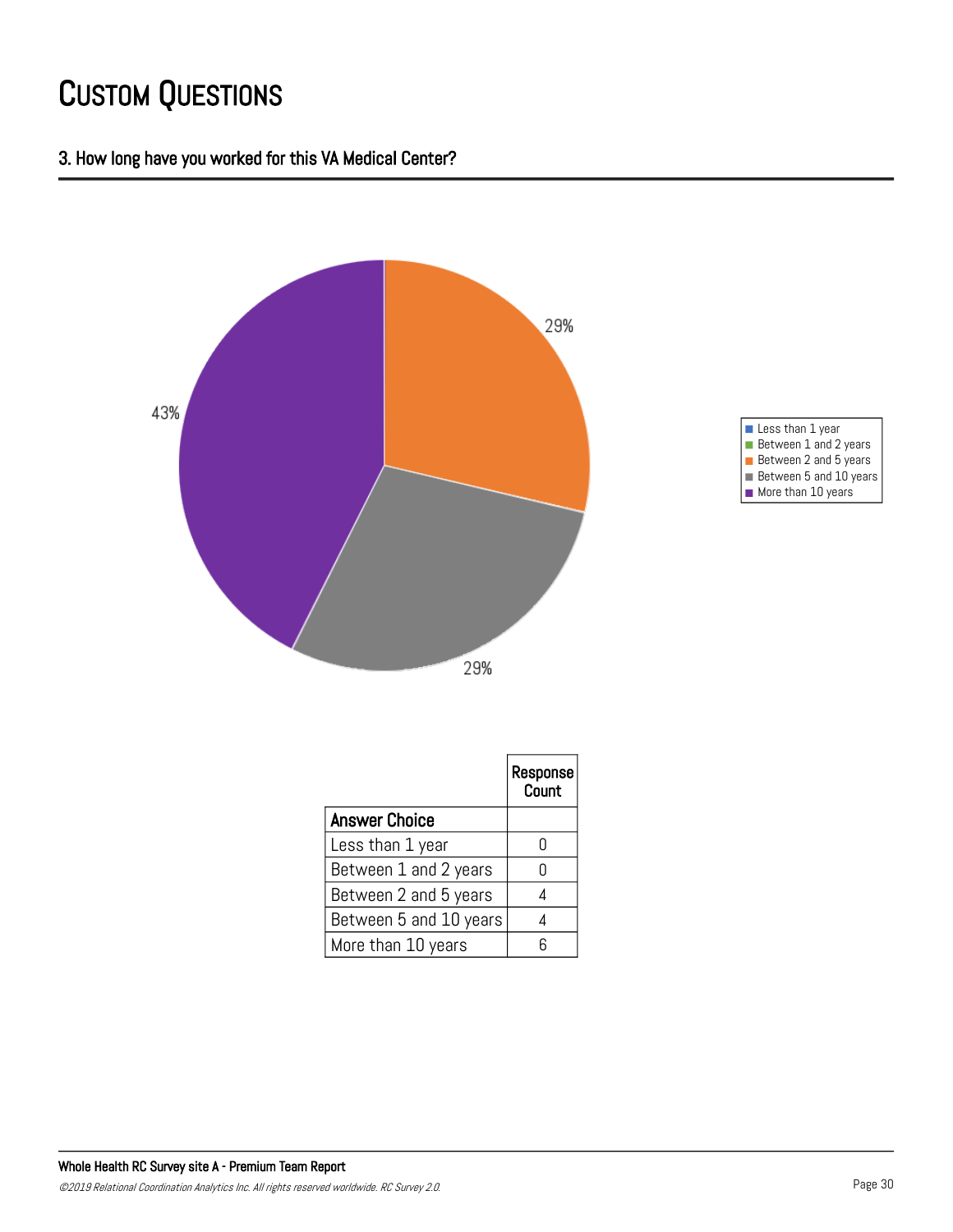





|                      | Response<br>Count |
|----------------------|-------------------|
| <b>Answer Choice</b> |                   |
| Less than 4 hours    | 3                 |
| 4-8 hours            | 5                 |
| 9-16 hours           | 1                 |
| 17-24 hours          | Λ                 |
| 25-32 hours          | 2                 |
| More than 32 hours   | 3                 |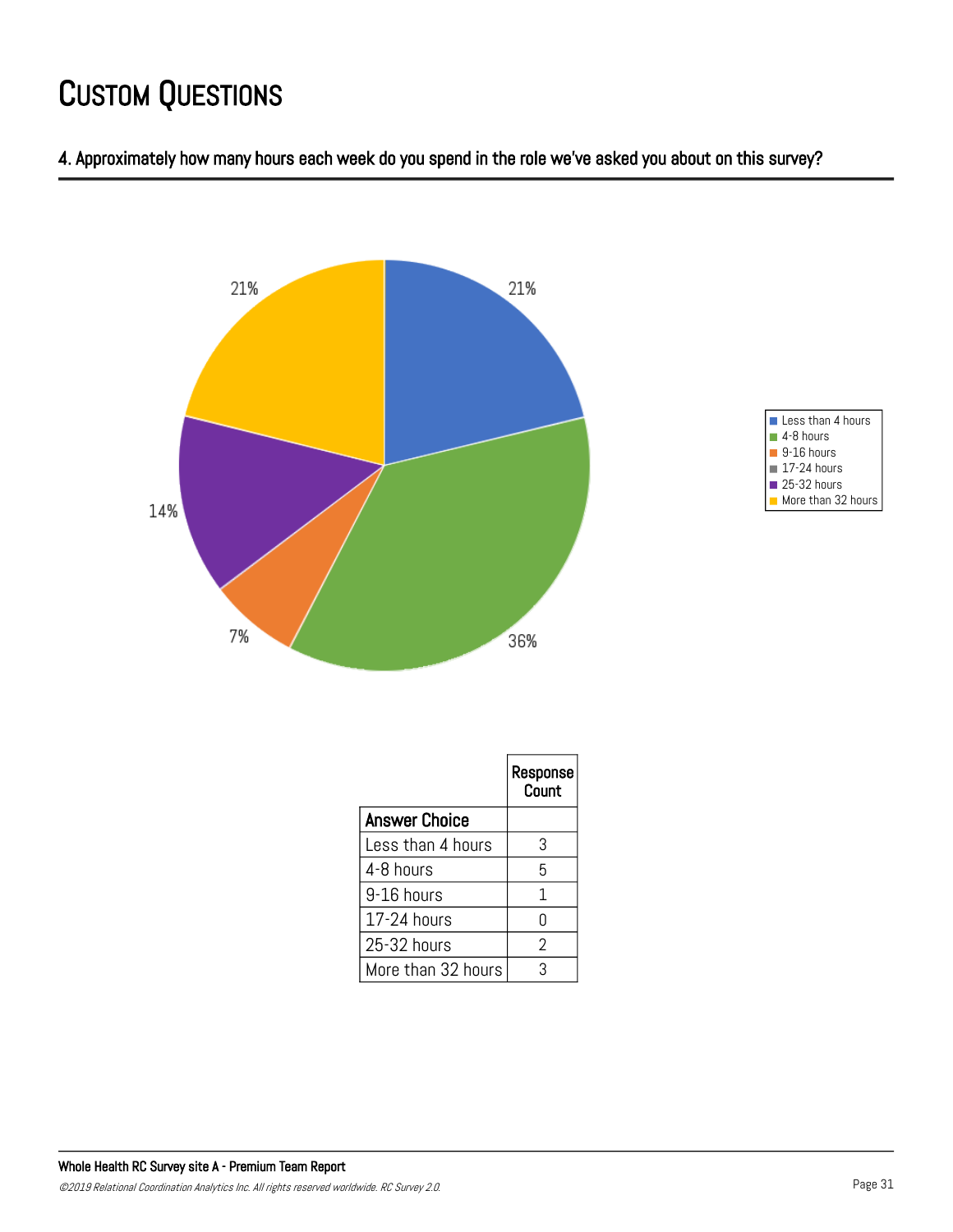5. Approximately how many hours each week do you spend (formally and informally) planning, designing, setting up, or educating staff about Whole Health? [participantWorkgroupName]



|                      | Response<br>Count |
|----------------------|-------------------|
| <b>Answer Choice</b> |                   |
| Less than 4 hours    | 7                 |
| 4-8 hours            | 3                 |
| 9-16 hours           | 2                 |
| 17-24 hours          | 1                 |
| 25-32 hours          | N                 |
| More than 32 hours   |                   |